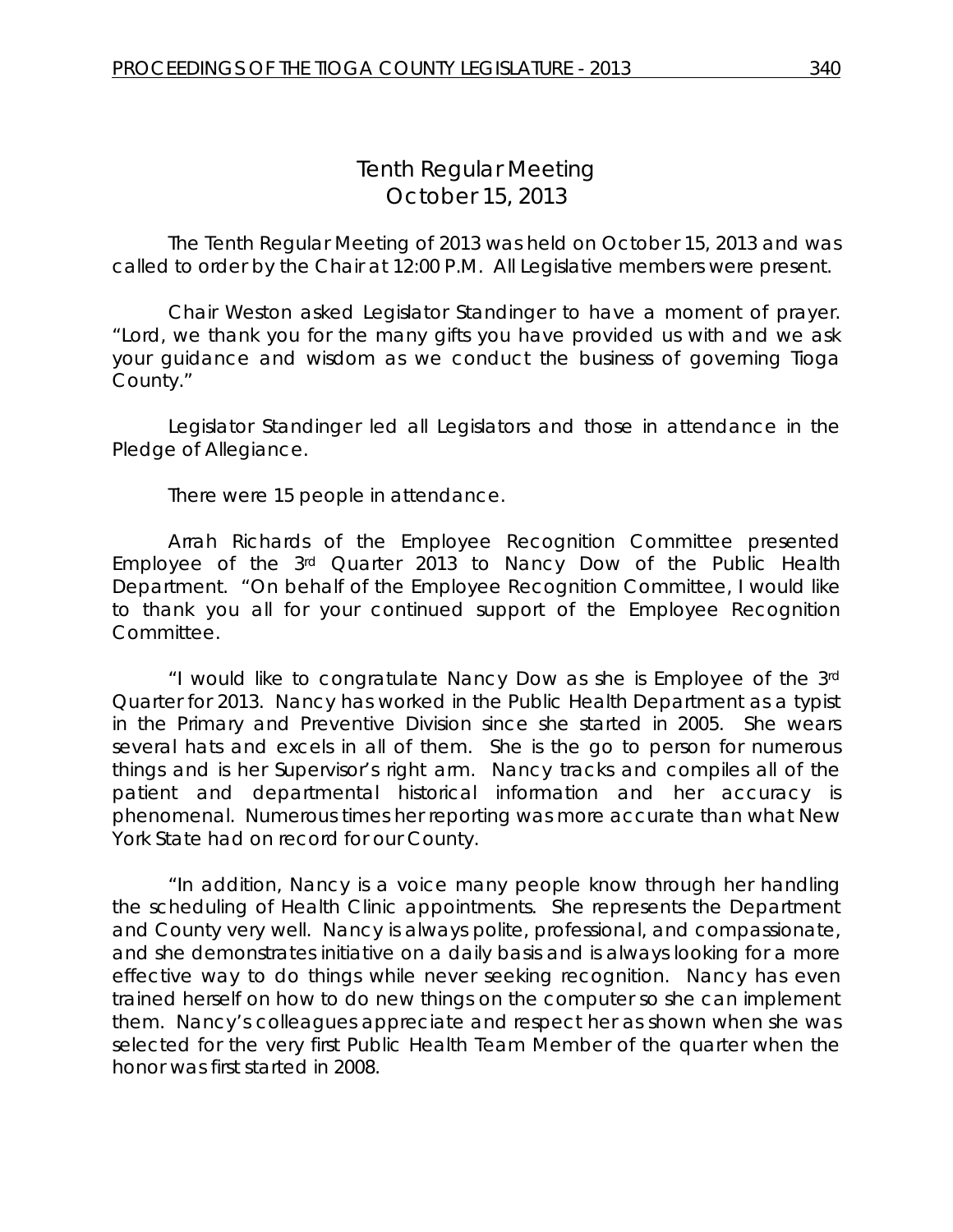Nancy resides in Barton with her husband Dan and they have three children and eight grandchildren. Nancy is also very active with the Living Water Baptist Church in Owego. The employees and citizens of Tioga County are blessed to have Nancy serving them. Nancy is honored today. Congratulations."

Legislator Huttleston spoke. "It is people like Nancy that makes this County what it is. The real winners are the people that we serve and I appreciate it. It makes my job easier. It makes everybody's job in the Department easier. There are several people like you in this County and our County I think stands heads and shoulders above a lot of other counties as far as servicing the public and getting along, and doing a good job. I appreciate it."

Marilyn Reynolds of the Health Department spoke. "I just want to duplicate ditto what was said in the reward. Nancy is an incredible person and an incredible employee. She is not just my right arm, she is my left arm as well and anybody who knows me, knows I am a very disorganized person. The only organization I have is Nancy. She is again a remarkable person. She has been a real blessing to me and the Department, and I will ditto what Dick Huttleston said is that she is the epitome of what a Tioga County employee should be because she is again a remarkable person and a blessing."

Margaret Shuler of the Public Health Department spoke. "I am known to have kind of a big mouth so this was my opportunity. I will be very brief, but I just want to say a couple words on Nancy's behalf. I said when someone transforms the job position, that is amazing enough, but Nancy has not only transformed the job position, she has transformed our Department and she has transformed me. When a nurse wants to do better because of a coworker, to me that is just amazing and she makes me want to be a better nurse and do a better job, and sometimes when she has come up with these wonderful ideas, my first inclination is wow I wish I had thought of that, but my very next thought is I am so grateful that she works with us and we have her in our Department. I really am in awe of her ability to not only transform her job, but really our whole Department and I know for myself she has changed how I have done nursing and how I look at things, and for that I am very grateful. Thank you."

There was no privilege of the floor.

The list of audited bills was submitted and is summarized as follows:

| Code  | <b>Description</b> | Equipment Expense |        |
|-------|--------------------|-------------------|--------|
| A1010 | Legislative Board  |                   | 169 70 |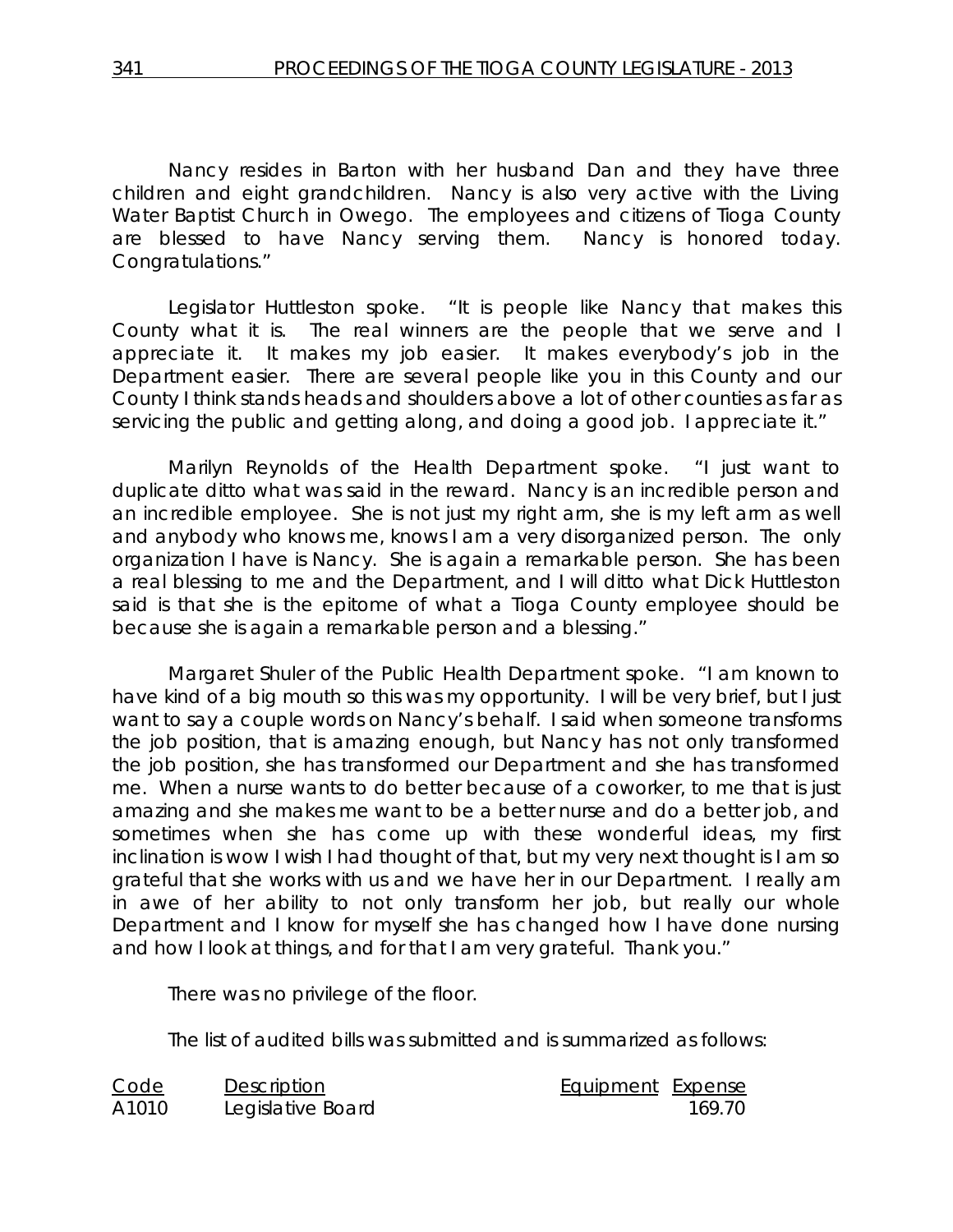| A1165 | <b>District Attorney</b>              |          | 2,388.08   |
|-------|---------------------------------------|----------|------------|
| A1170 | Public Defender                       |          | 4,981.41   |
| A1172 | <b>Assigned Counsel</b>               |          | 26,803.64  |
| A1185 | <b>Medical Examiners/Coroners</b>     |          | 4,250.00   |
| A1325 | Treasurer                             |          | 34.60      |
| A1355 | <b>Assessments</b>                    |          | 6,713.00   |
| A1410 | <b>County Clerk</b>                   |          | 136.45     |
| A1411 | Department of Motor Vehicles          |          | 75.60      |
| A1420 | Law                                   |          | 4,712.93   |
| A1430 | Personnel                             |          | 2,236.60   |
| A1450 | Elections                             |          | 10,412.38  |
| A1620 | <b>Buildings</b>                      |          | 32,095.82  |
| A1621 | <b>Buildings</b>                      |          | 13,390.07  |
| A1680 | Information Technology                | 3,766.04 | 29,119.00  |
| A2490 | <b>Community College Tuition</b>      |          | 1,780.00   |
| A2960 | <b>Education Handicapped Children</b> |          | 134,833.42 |
| A3020 | Public Safety Comm E911 System        |          | 4,595.07   |
| A3110 | <b>Sheriff</b>                        |          | 18,470.43  |
| A3146 | Sex Offender Program                  |          | 9,240.00   |
| A3150 | Jail                                  |          | 56,738.14  |
| 3315  | Special Traffic Programs              |          | 700.00     |
| A3410 | Fire                                  |          | 1,877.19   |
| A3640 | <b>Emergency Mgmt Office</b>          |          | 371.78     |
| A4010 | <b>Public Health Nursing</b>          |          | 27,599.63  |
| A4011 | <b>Public Health Administration</b>   |          | 2,391.78   |
| A4042 | <b>Rabies Control</b>                 |          | 2,070.40   |
| A4044 | Early Intervention                    |          | 450.67     |
| A4053 | Preventive/Primary Health Services    |          | 85.55      |
| A4054 | <b>Preventive Dental Services</b>     |          | 2,550.01   |
| A4064 | <b>Managed Care-Dental Services</b>   |          | 8,499.49   |
| A4070 | Disease Control                       |          | 1,610.20   |
| A4090 | <b>Environmental Health</b>           |          | 623.73     |
| A4210 | <b>Alcohol and Drug Services</b>      |          | 15,046.18  |
| A4211 | Council on Alcoholism                 |          | 10,909.34  |
| A4309 | Mental Hygiene Co Admin               |          | 16,904.59  |
| A4310 | <b>Mental Health Clinic</b>           |          | 91,999.16  |
| A4320 | <b>Crisis Intervention Services</b>   |          | 13,152.67  |
| A4321 | Intensive Case Management             |          | 2,081.53   |
| A5630 | <b>Bus Operations</b>                 |          | 68,379.38  |
| A6010 | Social Services Administration        |          | 107,771.08 |
| A6422 | Economic Development                  |          | 27.63      |
| A6510 | Veterans' Service                     |          | 85.44      |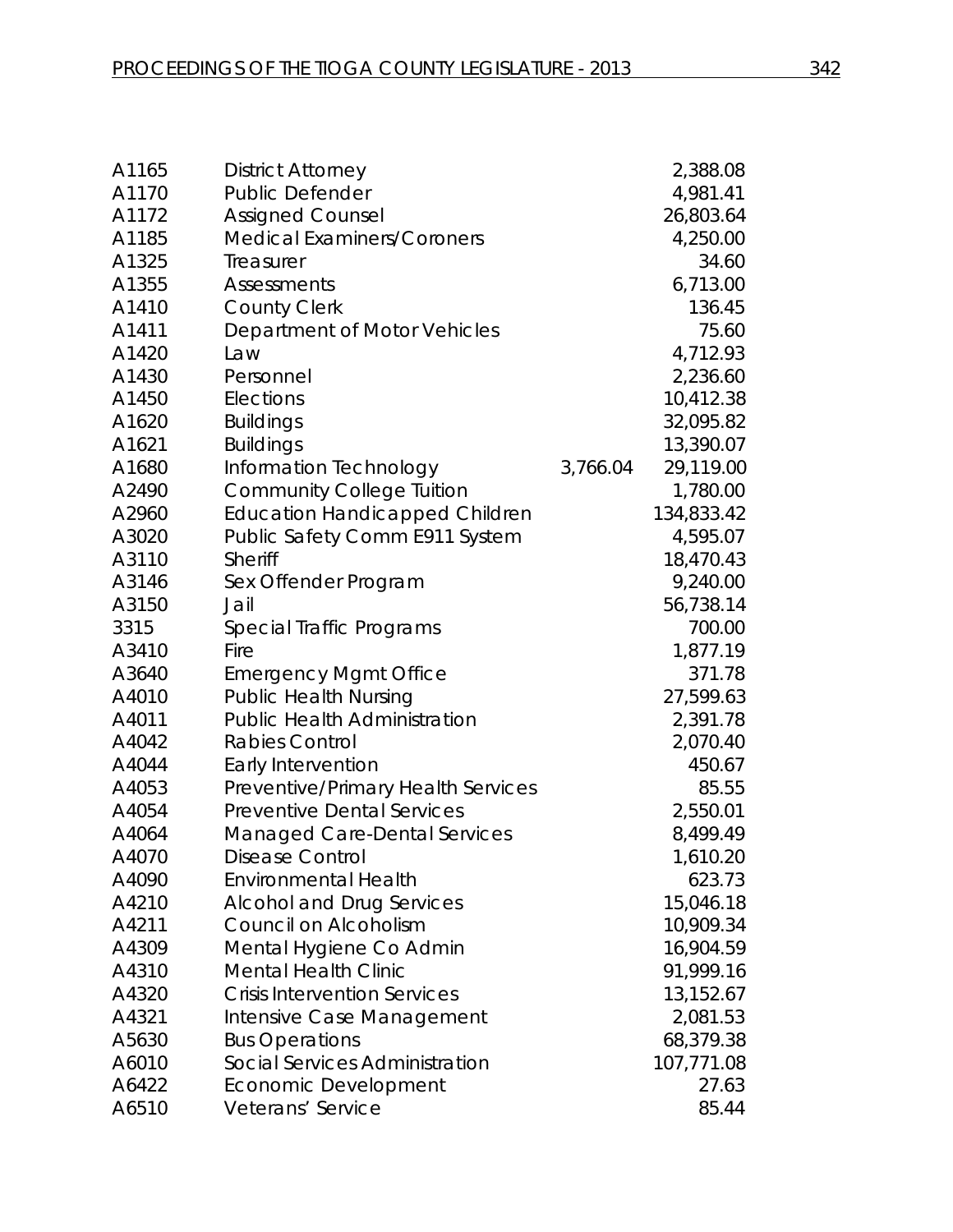| A6610               | Sealer Weights/Measures                   | 127.14     |
|---------------------|-------------------------------------------|------------|
| A7510               | Historian                                 | 63.36      |
| A8020               | Planning                                  | 16.99      |
| A8760               | <b>NYS DOS LTCRS Grant</b>                | 8,294.70   |
|                     | <b>SOLID WASTE FUND</b>                   | 186,674.96 |
|                     | <b>SPECIAL GRANT FUND</b>                 | 10,752.01  |
|                     | <b>LIABILITY INSURANCE FUND</b>           | 269.50     |
|                     | <b>COUNTY ROAD FUND</b>                   | 21,809.21  |
| <b>CAPITAL FUND</b> |                                           | 397,591.93 |
|                     | <b>CONSOLIDATED HEALTH INSURANCE FUND</b> | 312,278.38 |
|                     | <b>SELF-INSURANCE FUND</b>                | 1,906.00   |
|                     |                                           |            |

GRAND TOTAL \$ 1,681,613.99

Legislator Monell made a motion to approve the minutes of September 10, 2013, seconded by Legislator Hollenbeck, and carried.

Chair Weston made the following appointment to the Municipal Electric & Gas Alliance Board (MEGA):

Douglas Barton – 11/13/13 to 11/12/17

Committee meeting reports are on file in the Legislative Clerk's Office and may be procured there by any interested person.

Legislator Roberts moved for the adoption of the following resolution, seconded by Legislator Standinger.

REFERRED TO: PUBLIC WORKS COMMITTEE

RESOLUTION NO. 230-13 *AUTHORIZE TIOGA COUNTY MATERIALS RECOVERY MANAGER TO APPLY FOR HAZARD MITIGATION GRANT PROGRAM (HMGP) GRANTS FOR TWO SCOUR CRITICAL DESIGNATED COUNTY BRIDGES*

WHEREAS: On August 1, 2013 the Materials Recovery Manager submitted Letters of Intent (LOI) for two scour critical bridges to the Hazard Mitigation Grant Program (HMGP); and

WHEREAS: Both LOI's were approved and are eligible to be submitted as HMGP applications; and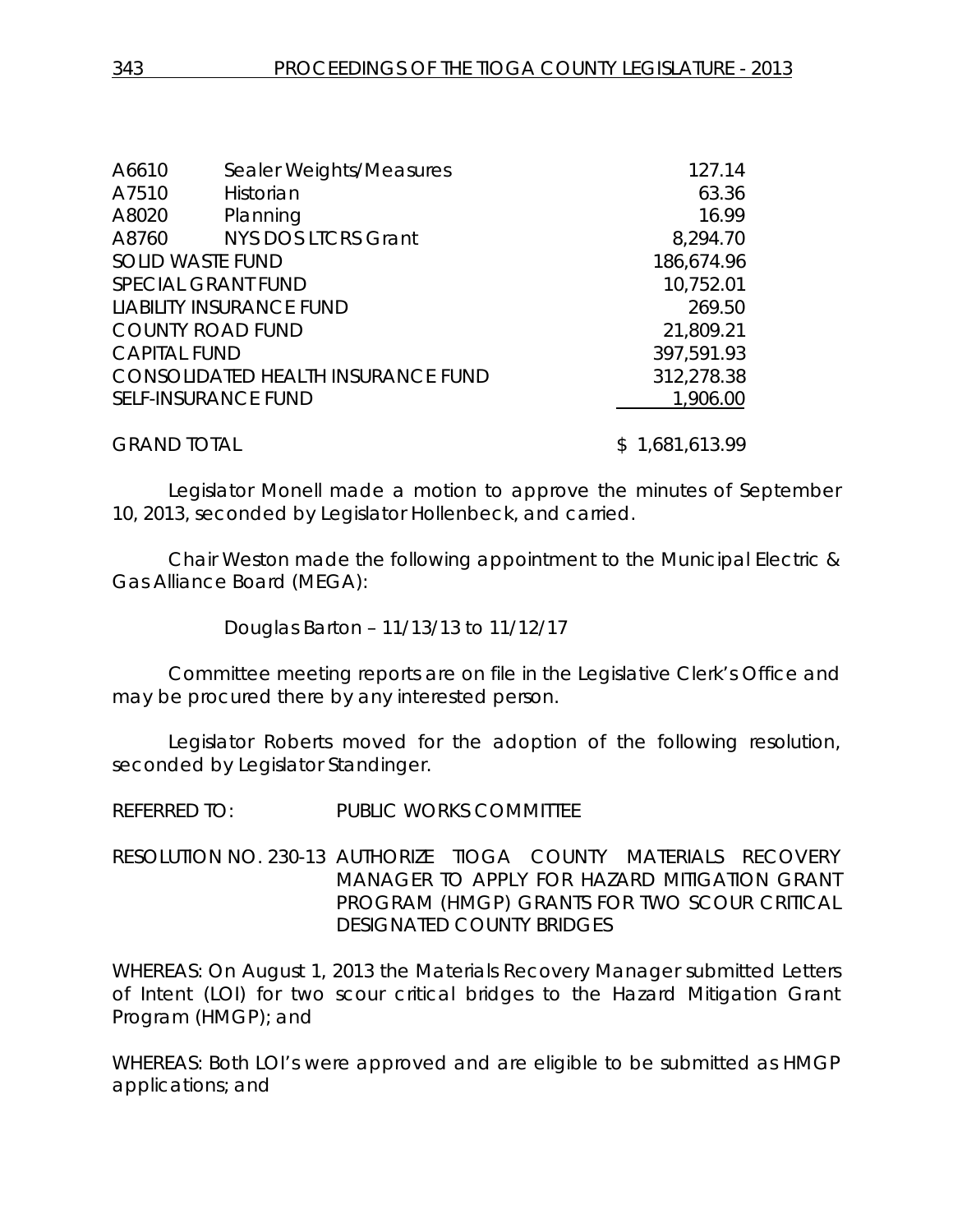WHEREAS: Tioga County has two bridges that have been determined as scour critical; meaning that in high flow situations the abutments could be undermined; and

WHEREAS: All bridges that are designated as scour critical require an inspection and action plan after every high flow situation; and

WHEREAS: Department of Public Works will apply heavy stone fill grouted with concrete to protect the base of the abutments in high flow situations; and

WHEREAS: This application will cost \$40,000 per bridge and the grant will pay for 75 percent of the cost; and

WHEREAS: Therefore removing these bridges from the scour critical designation; therefore be it

RESOLVED: That the Tioga County Legislature authorizes the Materials Recovery Manager to apply and administer the said grants; and be it further

RESOLVED: That the Chair of the Tioga County Legislature is authorized to execute any other documents, upon approval of the County Attorney, that may be required in the future to obtain the aforesaid grant monies for Tioga County.

ROLL CALL VOTE Yes - Legislators Standinger, Sullivan, Case, Hollenbeck, Huttleston, Monell, Weston, Roberts, and Sauerbrey.

No – None.

Absent – None.

RESOLUTION ADOPTED.

Legislator Roberts moved for the adoption of the following resolution, seconded by Legislator Sullivan.

| REFERRED TO:          | PUBLIC WORKS COMMITTEE                                                |
|-----------------------|-----------------------------------------------------------------------|
| RESOLUTION NO. 231–13 | AWARD ENERGY SAVINGS PERFORMANCE<br>CONTRACT TO JOHNSON CONTROLS INC. |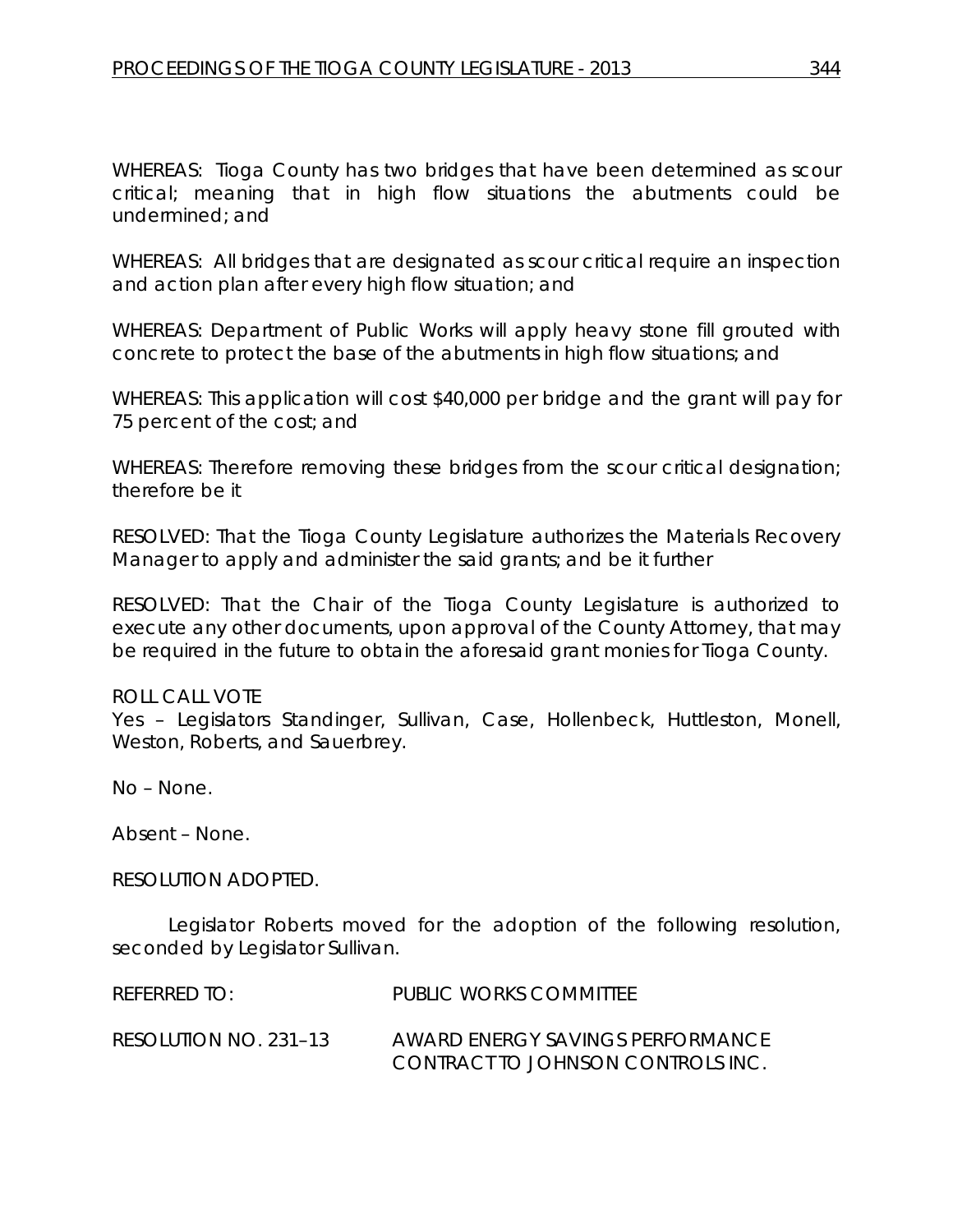WHEREAS: The Tioga County Legislature had several presentations regarding energy savings & energy conservation; and

WHEREAS: The Commissioner of Public Works advertised a Request for Qualifications for an Energy Savings Performance Contract; and

WHEREAS: The Commissioner of Public Works has determined that Johnson Controls has the best qualifications; and

WHEREAS: Johnson Controls already has control systems at the County Office Building and Public Safety Building; and

WHEREAS: The Tioga County Legislature has bonded for Capital Projects; therefore be it

RESOLVED: That the Tioga County Legislature award the Energy Savings Performance Contract to Johnson Controls, Binghamton, NY.

# ROLL CALL VOTE

Yes – Legislators Standinger, Sullivan, Case, Hollenbeck, Huttleston, Monell, Weston, Roberts, and Sauerbrey.

No – None.

Absent – None.

RESOLUTION ADOPTED.

Legislator Roberts moved for the adoption of the following resolution, seconded by Legislator Sullivan.

REFERRED TO: PUBLIC WORKS COMMITTEE

RESOLUTION NO. 232-13 *APPROVE SUPPLEMENTAL AGREEMENT 2 FOR LABELLA ASSOCIATES FOR GASKILL RD BRIDGE OVER NANTICOKE CREEK BIN: 3335390*

WHEREAS: Tioga County bonded for a program for rehabilitation of various bridges within the County: and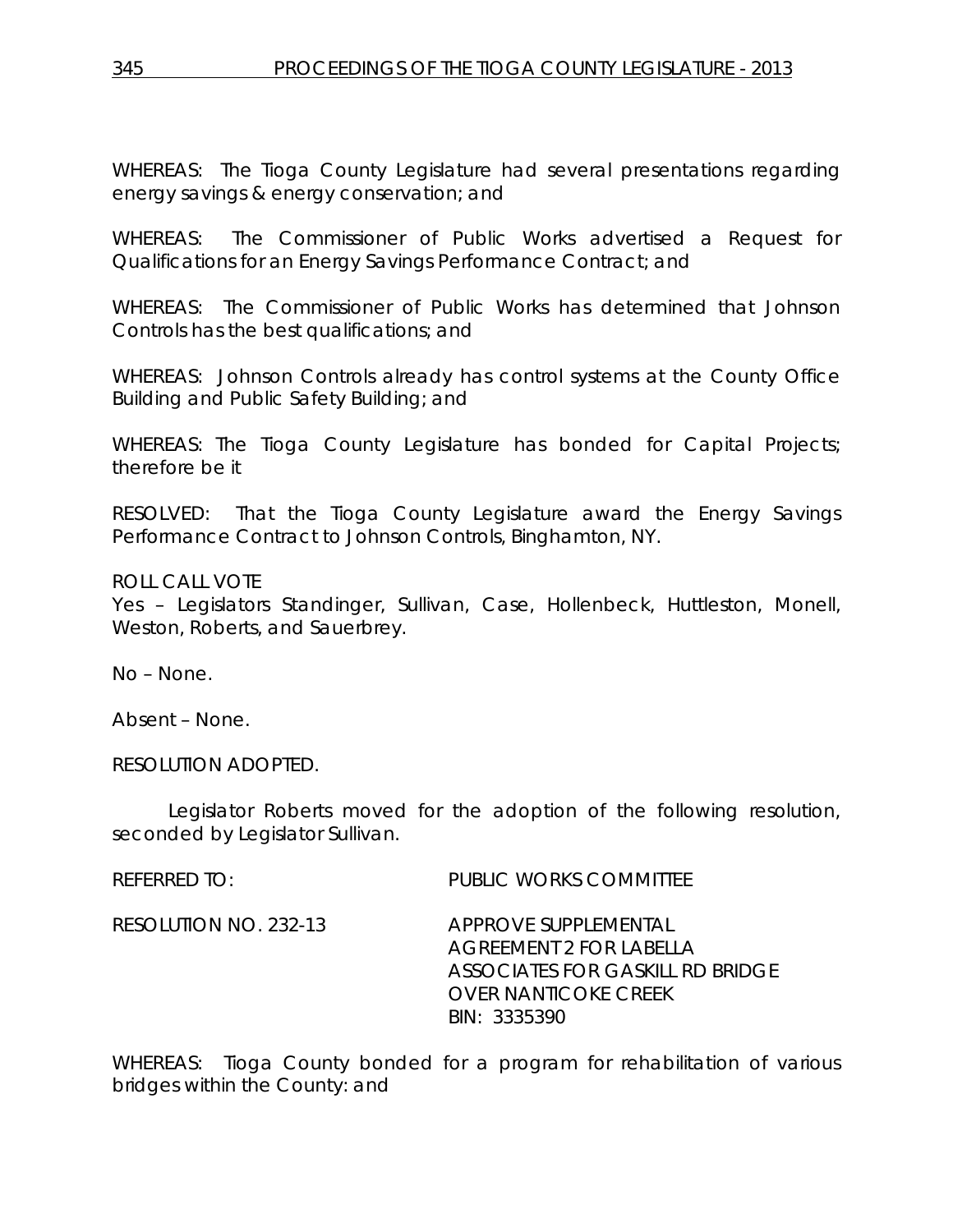WHEREAS: Funds are available for the design & inspection of these bridges; and

WHEREAS: These services were awarded to Labella Associates, Rochester, NY on Resolutions 216-12 and 114-13; and

WHEREAS: Part of the project will be covered by the National Resources Conservation Service (NRCS) grant; and

WHEREAS: Design of a rock wall slope protection system is part of the grant requirement; therefore be it

RESOLVED: That the Tioga County Legislature approve Supplemental Agreement #2 for Labella Associates, Rochester, NY for Gaskill Rd Bridge over Nanticoke Creek BIN: 3335390 to design a rock wall slope protection system not to exceed \$8,000 to be paid out of Gaskill Rd. Bridge account H2012.06.

#### ROLL CALL VOTE

Yes – Legislators Standinger, Sullivan, Case, Hollenbeck, Huttleston, Monell, Weston, Roberts, and Sauerbrey.

No – None.

Absent – None.

RESOLUTION ADOPTED.

Legislator Roberts moved for the adoption of the following resolution, seconded by Legislator Sullivan.

| REFERRED TO:          | PUBLIC WORKS COMMITTEE                                                                                |
|-----------------------|-------------------------------------------------------------------------------------------------------|
| RESOLUTION NO. 233-13 | APPROVE SUPPLEMENTAL AGREEMENT<br>FOR MCFARI AND JOHNSON FOR<br>PIN: 9L9714 PENN AVE. OVER LONG CREEK |

WHEREAS: The Tioga County Legislature awarded inspection services to McFarland Johnson for the Penn. Ave. Bridge over Long Creek PIN: 9L9714 on Resolution 293-12; and

WHEREAS: This is a federally funded project and inspection services are included; and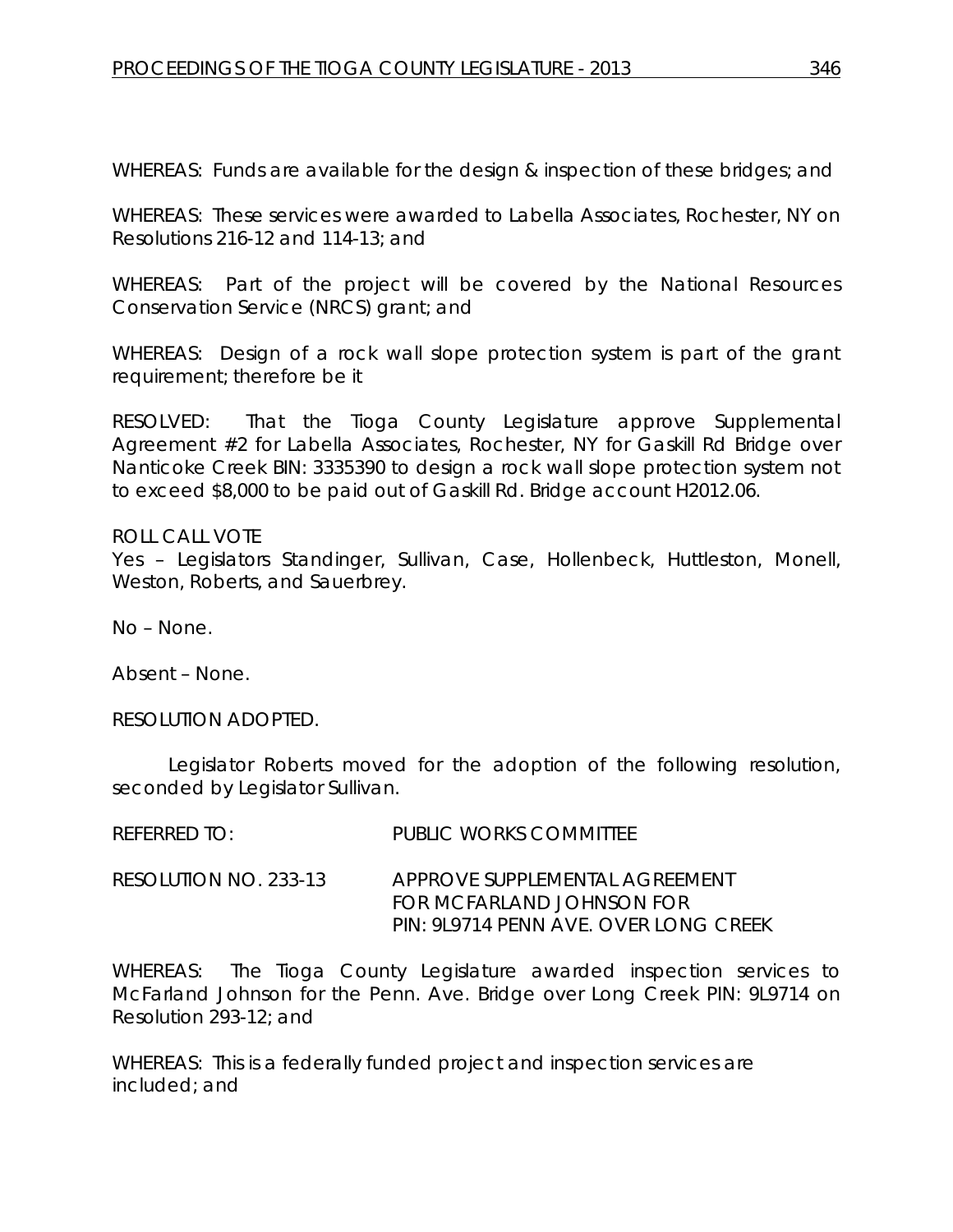WHEREAS: Additional inspection services were required due to the length of the construction, which caused additional expenses and fees; and

WHEREAS: NYS has agreed to pay the local share of the project; therefore be it

RESOLVED: That the Tioga County Legislature authorize the Supplemental Agreement not to exceed the amount of \$44,155 to be paid out of the Penn. Ave. Bridge account H2012.05.

ROLL CALL VOTE

Yes – Legislators Standinger, Sullivan, Case, Hollenbeck, Huttleston, Monell, Weston, Roberts, and Sauerbrey.

No – None.

Absent – None.

RESOLUTION ADOPTED.

Legislator Roberts moved for the adoption of the following resolution, seconded by Legislator Sullivan.

REFERRED TO: PUBLIC WORKS COMMITTEE

RESOLUTION NO. 234-13 *APPROVE ADDITIONAL SERVICES FOR LABELLA ASSOCIATES FOR TIOGA COUNTY COURT HOUSE FLOOD PROJECT*

WHEREAS: Tioga County Legislature hired Labella Associates for design services for the Tioga County Court House Flood Damage repair with resolution 194-11; and

WHEREAS: Labella Associates spent additional hours on the project due to the Sixth Judicial District's rewiring of the network and relocation of the rack system in both the Court House and Court Annex at a cost of \$1,000; and

WHEREAS: Additional time was also spent to facilitate the close-out of the project due to the Contractors' slow or lack of responsiveness at a cost of \$2,000; and

WHEREAS: This additional fee will be requested from FEMA; therefore be it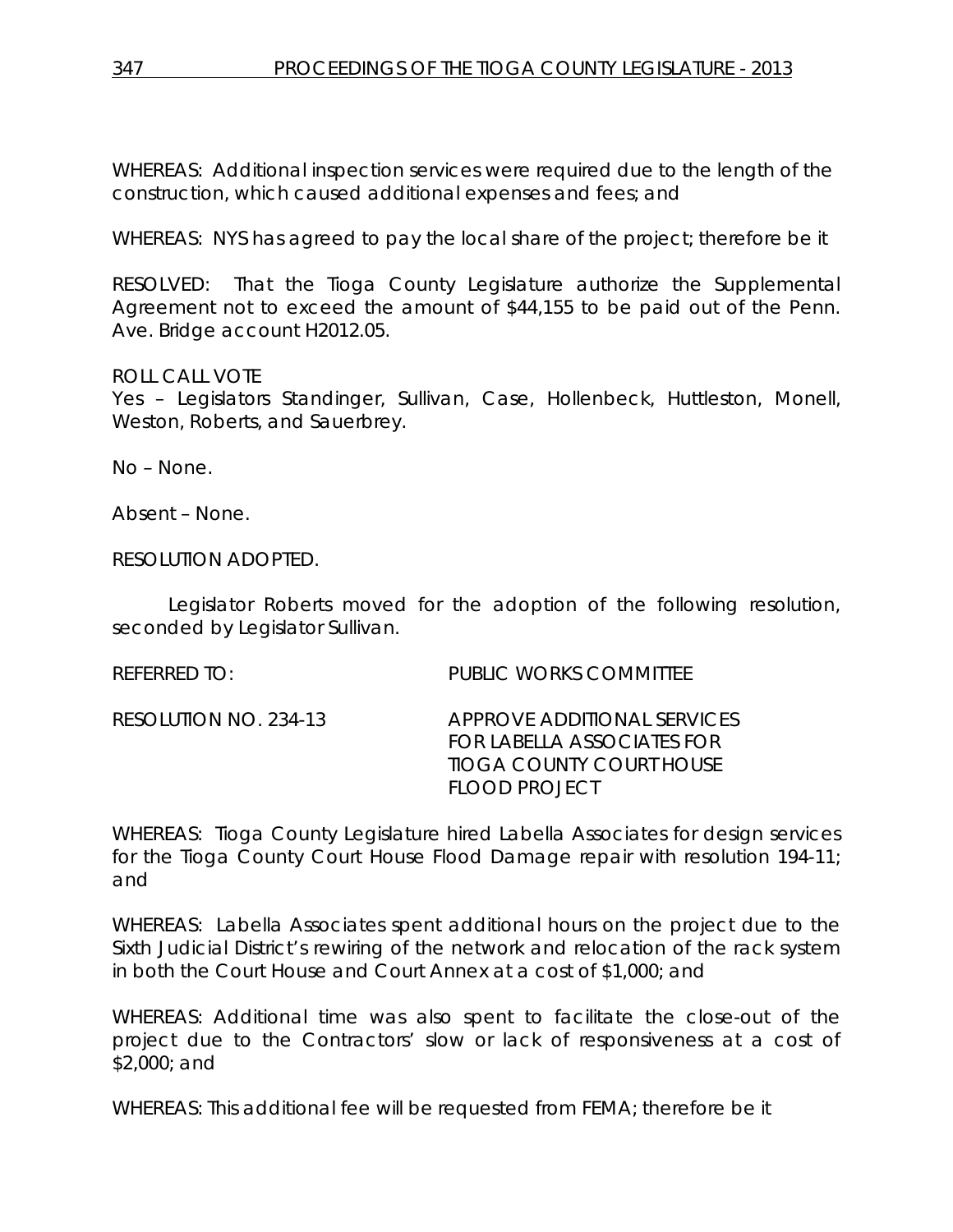RESOLVED: That the Tioga County Legislature authorize payment of \$3,000 to LaBella Associates for the additional services to be paid out of the flood account H1624.20.

ROLL CALL VOTE

Yes – Legislators Standinger, Sullivan, Case, Hollenbeck, Huttleston, Monell, Weston, Roberts, and Sauerbrey.

No – None.

Absent – None.

RESOLUTION ADOPTED.

Legislator Standinger moved for the adoption of the following resolution, seconded by Legislator Case.

REFERRED TO: ADMINISTRATIVE SERVICES

RESOLUTION NO. 235-13 *AWARD BID FOR PRINTING OF OPTICAL SCAN ELECTION BALLOTS AND ELECTION RELATED MATERIAL*

WHEREAS: The Tioga County Board of Elections requested bids for printing of optical scan election ballots and election related material; and

WHEREAS: The Tioga County Board of Elections received two sealed bids by the due date of August 27, 2013 and said bids were opened on August 28, 2013; and

WHEREAS: The bid results were as follows:

PHOENIX GRAPHICS, INC.

| Item           | Description                       | 14"           | 17"           | 22"           |
|----------------|-----------------------------------|---------------|---------------|---------------|
|                |                                   | <b>Ballot</b> | <b>Ballot</b> | <b>Ballot</b> |
|                | <b>Optical Scan Ballot</b>        | \$.48         | \$.48         | \$.54         |
| 2              | Primary Ballot w/color            | \$.48         | \$.48         | \$.54         |
| 3              | Absentee/Military/Federal Ballots | \$N/C         | \$N/C         | \$ N/C        |
| $\overline{4}$ | <b>BMD Blank Ballots</b>          | \$N/C         | \$N/C         | \$N/C         |
| 5              | <b>Completed Test Ballots</b>     | \$N/C         | \$N/C         | \$ N/C        |
|                |                                   | \$/1500       | \$/2500       | \$/5000       |
| 6              | NTS Acknowledgement Forms         | \$N/C         | \$N/C         | \$N/C         |
|                | <b>NTS Transfer Form</b>          | \$N/C         | \$N/C         | \$N/C         |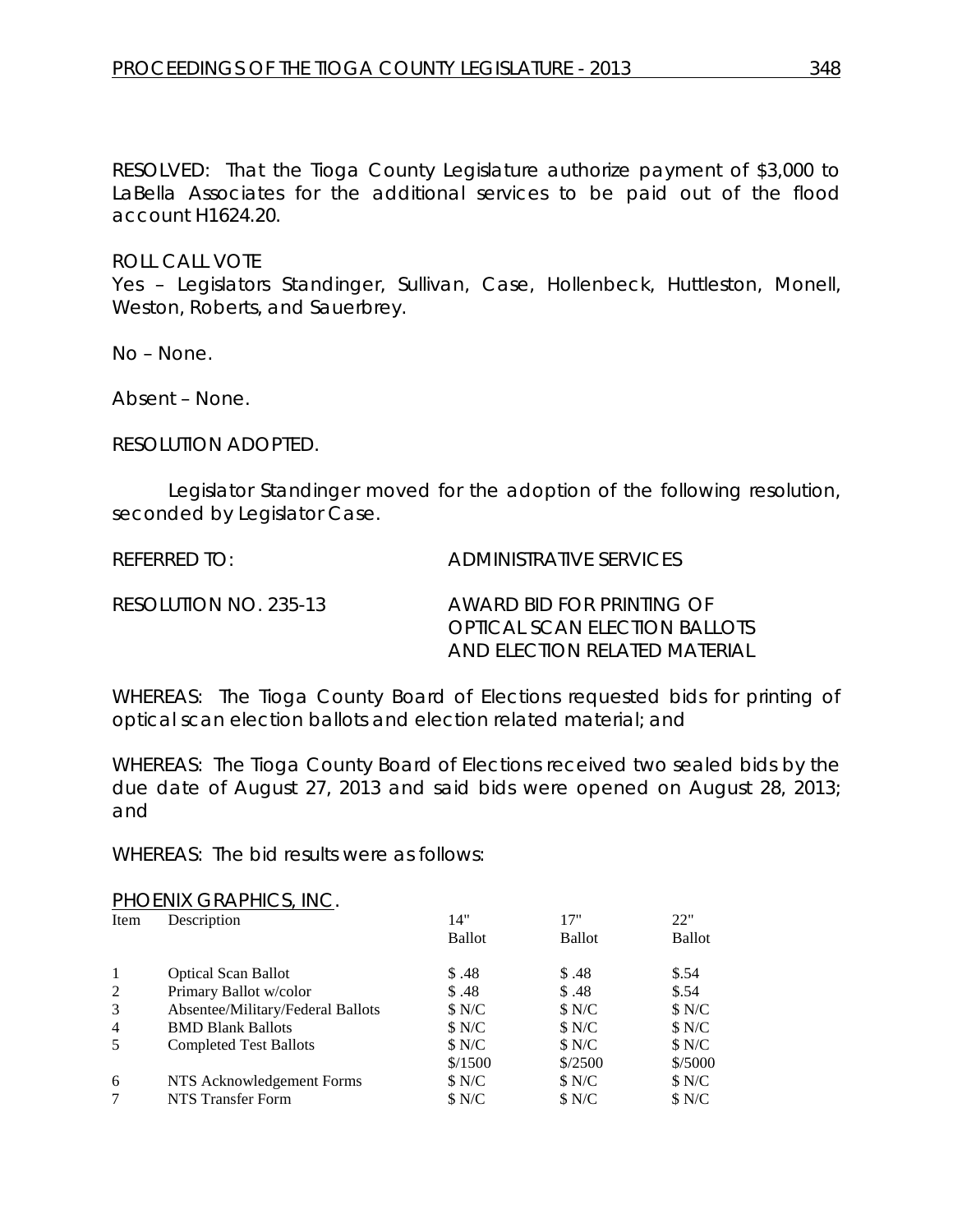| $\,8\,$                 | NTS Confirmation Form                                | \$N/C         | \$N/C         | \$N/C         |
|-------------------------|------------------------------------------------------|---------------|---------------|---------------|
| 9                       | Primary/General Election Oath                        | \$N/C         | \$N/C         | \$ N/C        |
|                         | Envelopes                                            |               |               |               |
| 10                      | <b>Affidavit Envelopes</b>                           | \$ N/C        | \$ N/C        | \$ N/C        |
| 11                      | <b>Military Ballot Envelopes</b>                     | \$ N/C        | \$ N/C        | \$ N/C        |
| 12                      | Civilian Absentee Ballot Envelopes                   | \$ N/C        | \$ N/C        | \$ N/C        |
| 13                      | Special Federal Ballot Envelopes                     | \$ N/C        | \$ N/C        | \$N/C         |
| 14                      | Special Presidential Ballot Envelopes                | \$ N/C        | \$ N/C        | \$ N/C        |
| 15                      | <b>Absentee Civilian Ballot Application</b><br>Forms | \$N/C         | \$N/C         | \$N/C         |
| 16                      | <b>Absentee Military Ballot Application</b><br>Forms | \$ N/C        | \$ N/C        | \$ N/C        |
| 17                      | Poll Site Sample Ballot Poster                       | \$N/C         | $N/C$         | \$ N/C        |
| 18                      | Privacy Sleeves                                      | \$ N/C        | \$ N/C        | \$ N/C        |
| 19                      | <b>Ballot Proposal and Amendment</b><br>Pamphlets    | \$N/C         | \$ N/C        | \$ N/C        |
| 20                      | NYS Political Calendar trifolded                     | \$ N/C        | \$ N/C        | \$ N/C        |
|                         | FORT ORANGE PRESS, INC.                              |               |               |               |
| Item                    | Description                                          | 14"           | 17"           | 22"           |
|                         |                                                      | <b>Ballot</b> | <b>Ballot</b> | <b>Ballot</b> |
| $\mathbf{1}$            | <b>Optical Scan Ballot</b>                           | \$.48         | \$.48         | \$.54         |
| $\overline{c}$          | Primary Ballot w/color                               | \$.48         | \$.48         | \$.54         |
| $\mathfrak{Z}$          | Absentee/Military/Federal Ballots                    | \$.48         | \$.48         | \$.54         |
| $\overline{\mathbf{4}}$ | <b>BMD Blank Ballots</b>                             | \$.22         | \$.22         | \$.22         |
| 5                       | <b>Completed Test Ballots</b>                        | \$1.20        | \$1.20        | \$1.30        |
|                         |                                                      | \$/1500       | \$/2500       | \$/5000       |
| $*6$                    | NTS Acknowledgement Forms                            | \$.25         | \$.25         | \$25          |
| $*7$                    | NTS Transfer Form                                    | \$.25         | \$.25         | \$.25         |
| $\ ^{\ast 8}$           | NTS Confirmation Form                                | \$.25         | \$.25         | \$.25         |
| *9                      | Primary/General Election Oath<br>Envelopes           | \$.18         | \$.18         | \$.18         |
| $*10$                   | <b>Affidavit Envelopes</b>                           | \$.20         | \$.20         | \$.20         |
| $*11$                   | <b>Military Ballot Envelopes</b>                     | \$.18         | \$.18         | \$.18         |
| $*12$                   | Civilian Absentee Ballot Envelopes                   | \$.25         | \$.25         | \$.25         |
| $*13$                   | Special Federal Ballot Envelopes                     | \$.25         | \$.25         | \$.25         |
| $*14$                   | Special Presidential Ballot Envelopes                | \$.25         | \$.25         | \$.25         |
| $*15$                   | <b>Absentee Civilian Ballot Application</b><br>Forms | \$.10         | \$.10         | \$.10         |
| $*16$                   | <b>Absentee Military Ballot Application</b><br>Forms | \$.10         | \$.10         | \$.10         |
| $*17$                   | Poll Site Sample Ballot Poster                       | \$1.00        | \$1.00        | \$1.00        |
| $^*18$                  | Privacy Sleeves                                      | \$3.00        | \$3.00        | \$3.00        |
| $*19$                   | <b>Ballot Proposal and Amendment</b><br>Pamphlets    | \$.50         | \$.50         | \$.50         |
| $*20$                   | NYS Political Calendar trifolded                     | \$.56         | \$.56         | \$.56         |
|                         |                                                      |               |               |               |

\* Notwithstanding the unit prices and extended prices quoted herein, Items 6-20 shall be provided to Tioga County at NO additional cost should the award of items 1-5 at the stated prices be made to Fort Orange Press, Inc.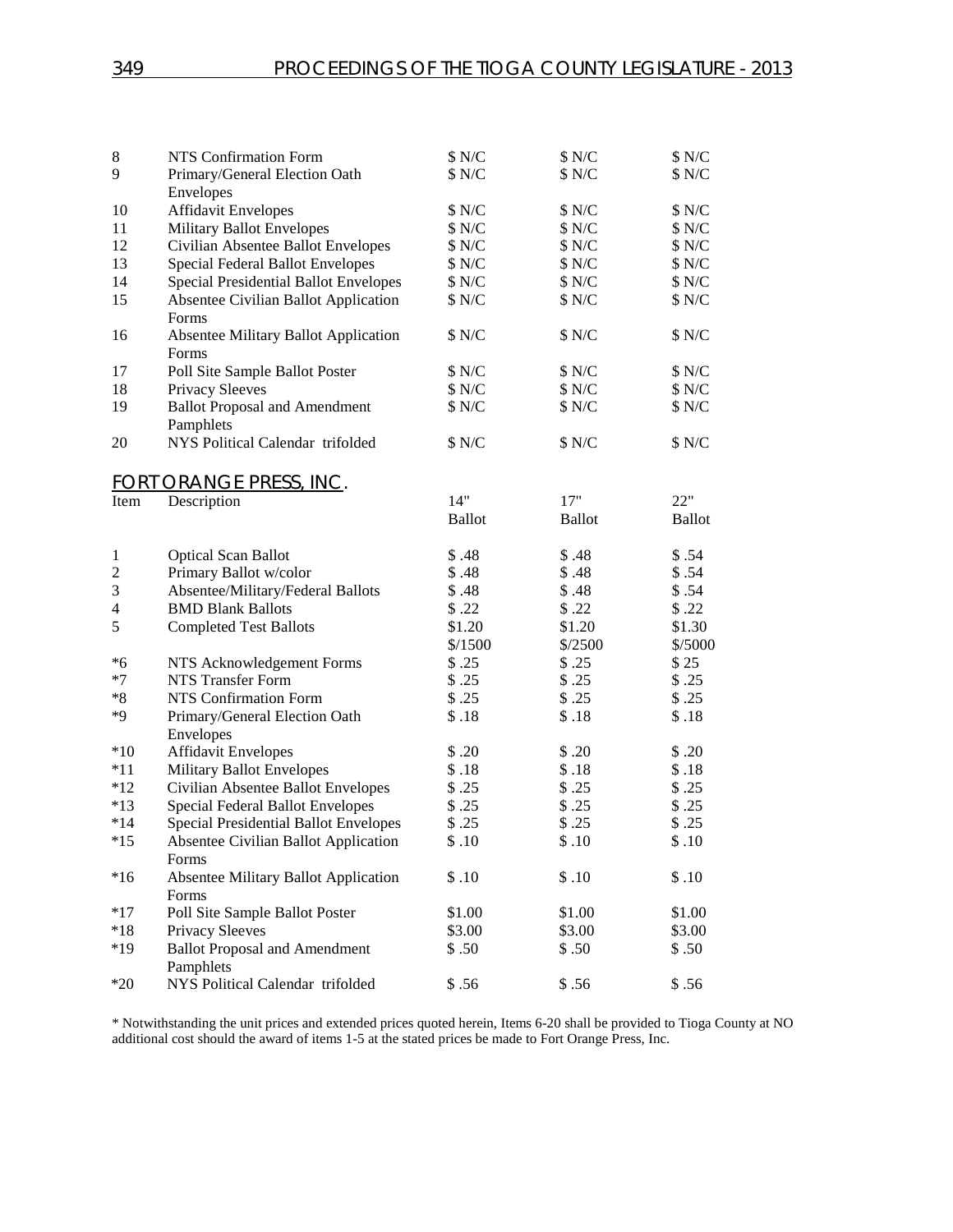# THEREFORE BE IT

RESOLVED: That the Tioga County Legislature awards the bid for printing of optical scan election ballots and election related material to the lowest responsible bidder, Phoenix Graphics, Inc.

ROLL CALL VOTE Yes – Legislators Standinger, Sullivan, Case, Hollenbeck, Huttleston, Monell, Weston, Roberts, and Sauerbrey.

No – None.

Absent – None.

RESOLUTION ADOPTED.

Legislator Sullivan moved for the adoption of the following resolution, seconded by Legislator Standinger.

REFERRED TO: FINANCE COMMITTEE

RESOLUTION NO. 236-13 *ERRONEOUS ASSESSMENT TOWN OF NICHOLS*

WHEREAS: An application for Refund and Credit of Real Property Taxes indicates that property no. 298 assessed to Fred J and Debra Westbrook, on the 2013 tax rolls of the Town of Nichols is erroneous in that the Board of Assessment Reviews (BAR) lowered the assessment from \$46,000 to \$42,000; and

WHEREAS: The taxes for property no. 298 were paid to the Town of Nichols Tax Collector on 2/28/13; be it therefore

RESOLVED: That the Tioga County Treasurer issue a refund of \$185.41 to Fred and Debra Westbrook for overpayment of the 2013 property taxes on property no. 298 in the Town of Nichols; and be it further

RESOLVED: That the erroneous town tax of \$45.14 be charged back to the Town of Nichols, and the erroneous fire tax of \$11.79 be charged back to the Nichols Fire District; and be it further

RESOLVED: That the erroneous solid waste tax of \$5.41 be charged back to the Solid Waste Fund; and be it further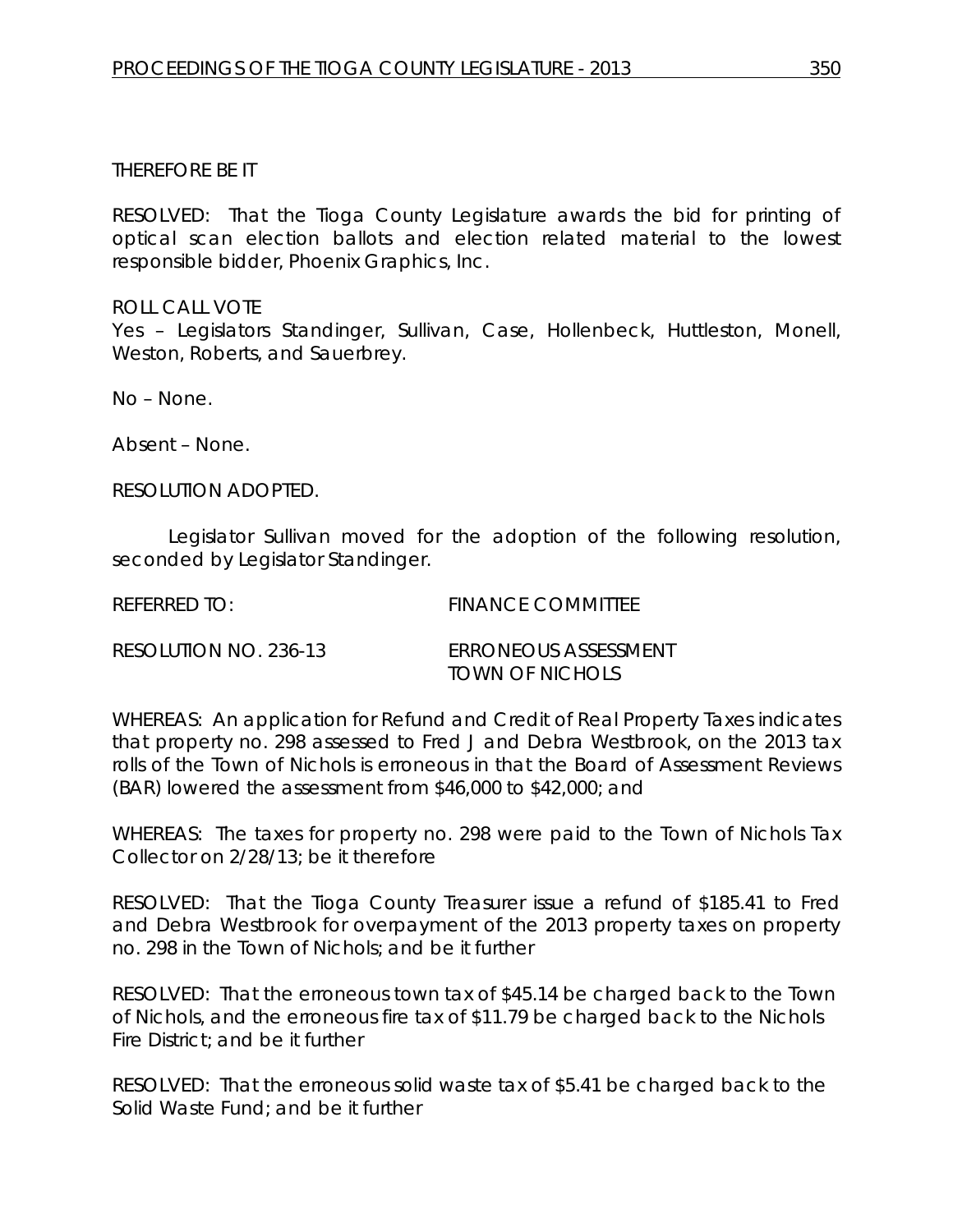RESOLVED: That the erroneous county tax of \$123.07 be charged to the proper account in the records of the County Treasurer.

ROLL CALL VOTE

Yes – Legislators Standinger, Sullivan, Case, Hollenbeck, Huttleston, Monell, Weston, Roberts, and Sauerbrey.

No – None.

Absent – None.

RESOLUTION ADOPTED.

Legislator Huttleston moved for the adoption of the following resolution, seconded by Legislator Hollenbeck.

REFERRED TO: HEALTH & HUMAN SERVICES COMMITTEE

RESOLUTION NO. 237-13 *RESOLUTION IN SUPPORT OF ESTABLISHING A SOUTHERN TIER OFFICE OF MENTAL HEALTH (OMH) REGION*

WHEREAS: The New York State Office of Mental Health (OMH) has proposed a major redesign of the agency under a "Regional Centers of Excellence" (RCE) model; and has divided the state into five distinct regions (Western, Central, Hudson River, New York City and Long Island) with fifteen Regional Centers of Excellence; and

WHEREAS: The OMH plan in its current form designates the closure of all state operated inpatient services at the Elmira Psychiatric Center and Greater Binghamton Health Center by July of 2014 and creates two Community Outpatient Service Hubs at those locations instead; and

WHEREAS: The Greater Binghamton and Elmira Centers currently serve a largely rural population of nearly 1.5 million people in fifteen (which includes Delaware, Broome, Tioga, Chenango, Otsego (in the Central NY Region under the proposed OMH plan and currently in the GBHC catchment area), Tompkins Chemung, Steuben, Yates, Schuyler, Seneca, Wayne, Ontario, Allegheny (in the Western NY Region under the proposed OMH plan and currently in the Elmira Psychiatric catchment area)) counties of the Southern Tier and parts of the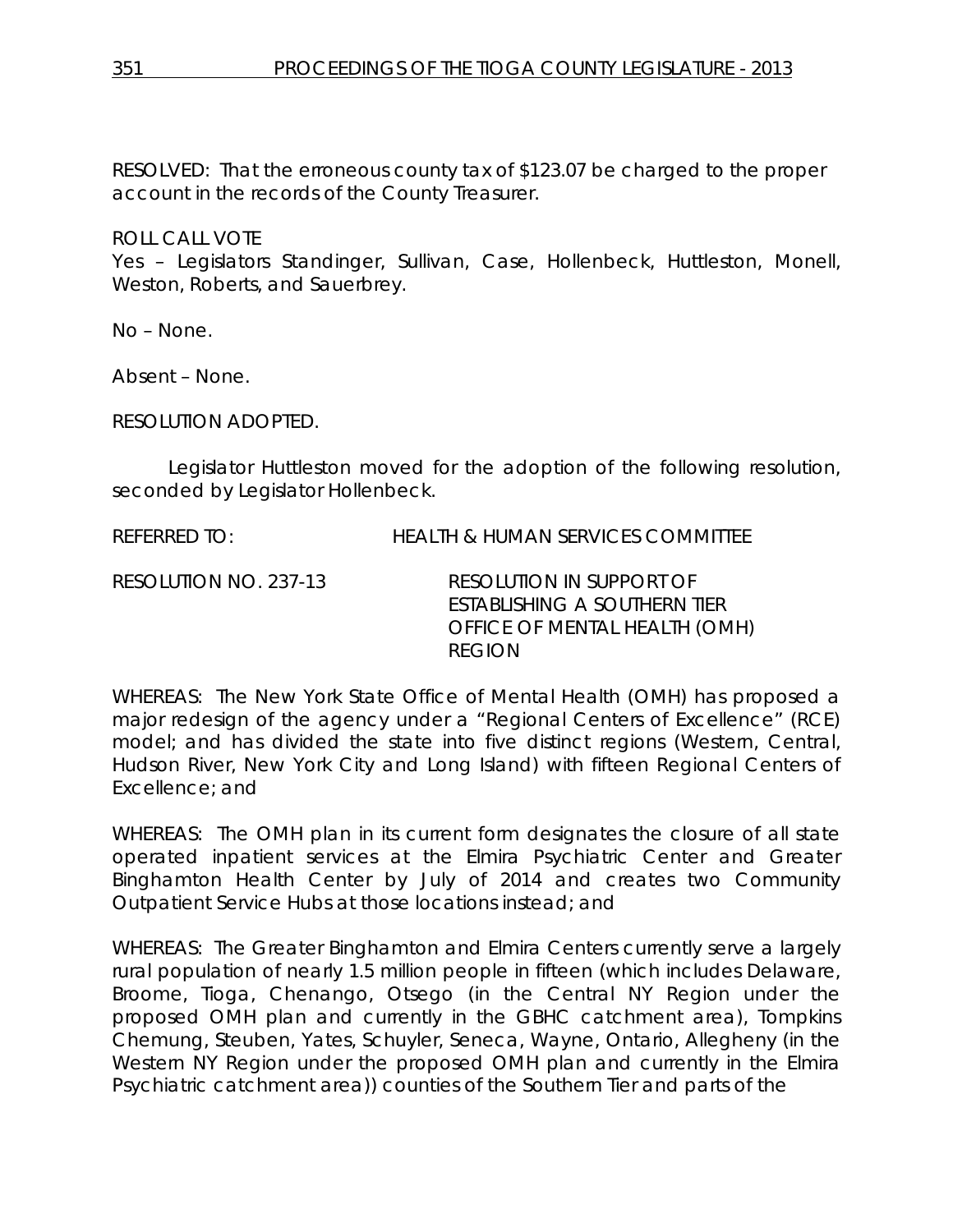Finger Lakes, covering over 11,400 square miles, comprising nearly 1/4 of the state and lacking access to public transportation; and

WHEREAS: The OMH plan exclusively follows an urban "thruway corridor" model, requiring rural, often poor, residents of the Southern Tier to travel hours to urban areas along the New York State Thruway for inpatient care (Buffalo or Syracuse for adults and Buffalo or Utica for children); and

WHEREAS: The United States Government has already designated many of the counties service by Elmira and Greater Binghamton to be "Federally Designated Underserved Areas," prior to the removal of inpatient services by OMH; and

WHEREAS: The OMH Plan removes 100% of the state operated child and adolescent inpatient services from these fifteen rural counties, and would also leave these fifteen counties with no private hospital children's beds (under 12 years of age) and only six private hospital adolescent beds (ages 12-17) located in Tompkins County; and

WHEREAS: The OMH Plan removes 100% of the state operated adult inpatient services from these fifteen counties and relies on only 1.45 private inpatient beds for every 10,000 people living in the fifteen counties served by Elmira and Greater Binghamton; and

WHEREAS: The OMH Plan leaves local hospitals that predominantly rely on public mental health services to choose between high risk discharges or weeks of uncompensated care, while awaiting access to the urban Regional Center for Excellence; and

WHEREAS: The Greater Binghamton and Elmira Centers are among the top performing hospitals in OMH relative to access, quality and productivity, providing timely access to a comprehensive array of high quality child and adult acute, intermediate, residential, educational, clinic and recovery focused services; and

WHEREAS: Greater Binghamton ranks first (#1) in OMH children's inpatient access (turnover) and Elmira ranks third (#3) in OMH adult inpatient access (turnover), outperforming all but one of the proposed "RCE's", and the Greater Binghamton and Elmira Centers are #1 and #3 (respectively) in OMH for children's discharges that are successfully followed by multiple outpatient visits; and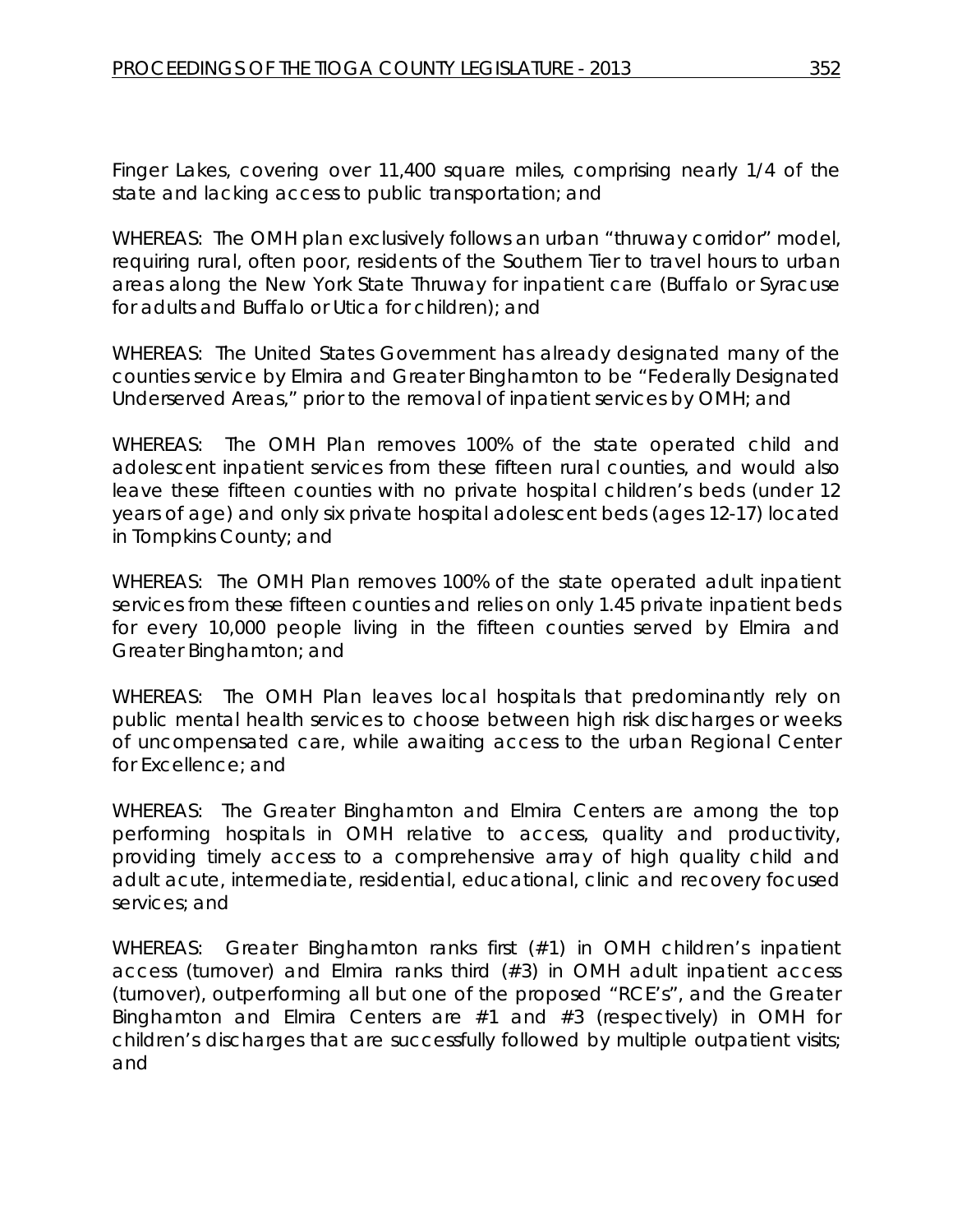WHEREAS: The Greater Binghamton and Elmira Centers began working together in late 2012 toward combining operational elements, reducing the duration of inpatient hospitalization and achieving joint efficiencies that are amongst the best in OMH; and

WHEREAS: The Elmira and Greater Binghamton Centers have substantially achieved most of the access, quality, and productivity objectives ostensibly serving as the basis of the OMH Regional Centers of Excellence plan; and

WHEREAS: This body largely supports the overall goals of the OMH Plan, it is inadequate to meet the challenges of the most economically distressed part of the state, at a time when the need for mental health services is on the rise; now therefore be it

RESOLVED: That the Tioga County Legislature urges the Commissioner of Mental Health, Governor Andrew Cuomo, the New York State Senate and the New York State Assembly to support the inclusion of a Southern Tier OMH Region with a Southern Tier based Regional Center(s) of Excellence, serving the Southern Tier and portions of the Finger Lakes. This would include continued access to child, adolescent and adult inpatient and community services, managed under a locally responsive rural model, as an alternative to the exclusively urban thruway model currently under consideration; and be it further

RESOLVED: That a copy of this resolution be forwarded to Senator Thomas Libous, Assemblyman Gary Finch, Assemblyman Christopher Friend, Governor Andrew Cuomo, and the leadership of the New York State Senate and Assembly.

ROLL CALL VOTE

Yes – Legislators Standinger, Sullivan, Case, Hollenbeck, Huttleston, Monell, Weston, Roberts, and Sauerbrey.

No – None.

Absent – None.

RESOLUTION ADOPTED.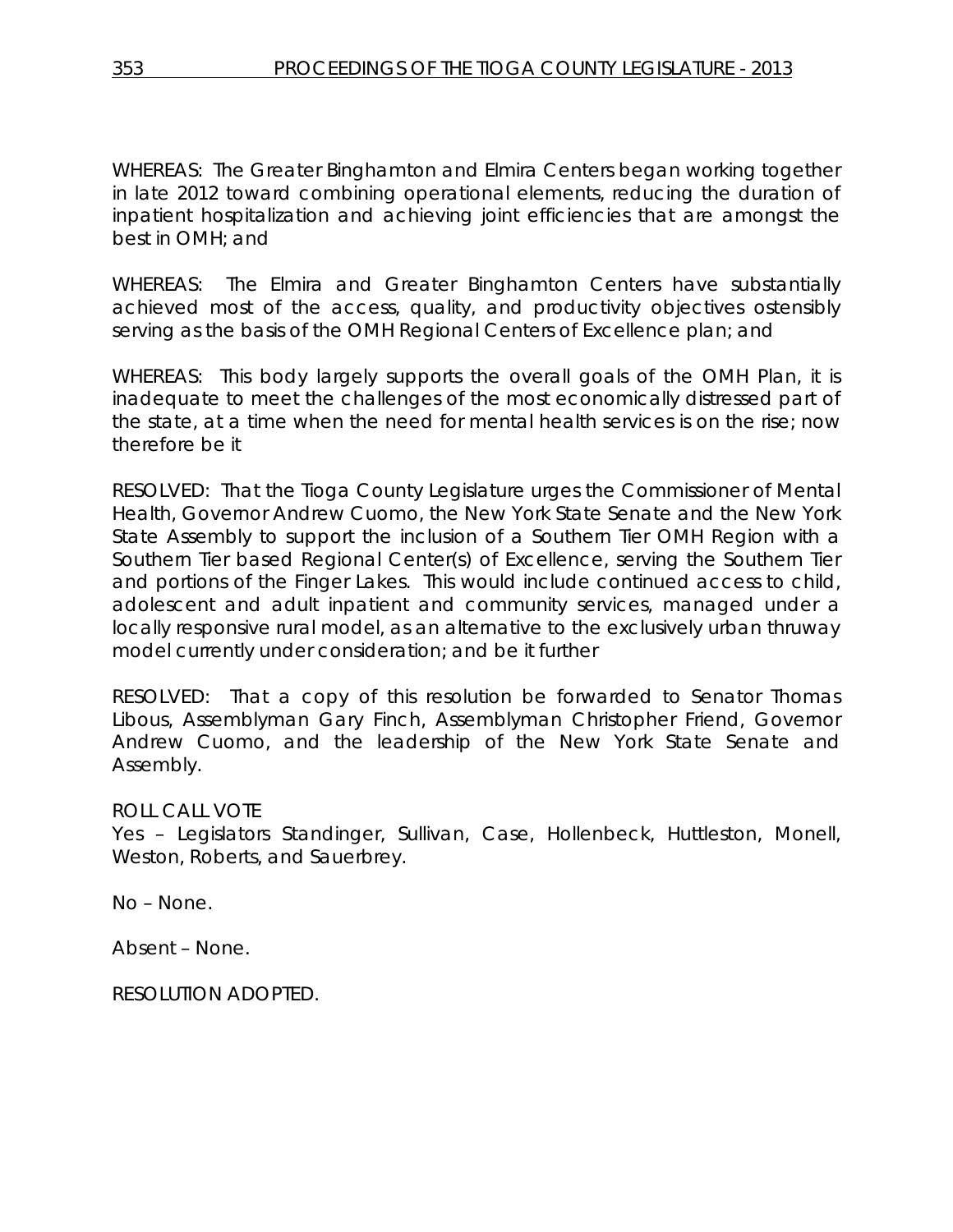Legislator Huttleston moved for the adoption of the following resolution, seconded by Legislator Case.

REFERRED TO: HEALTH & HUMAN SERVICES COMMITTEE

RESOLUTION NO. 238-13 *AUTHORIZE LEASE AGREEMENT WITH SOUTHERN TIER INDEPENDENCE CENTER, INC. – SOCIAL SERVICES*

WHEREAS: The Southern Tier Independence Center, Inc. (STIC), located at 135 East Frederick Street, Binghamton, NY 13904, wishes to lease office space from the Tioga County Department of Social Services; and

WHEREAS: Tioga County Department of Social Services has approximately 354 square feet of office space at its facility located at 1062 State Route 38, Owego, NY 13827, which may be utilized by STIC; and

WHEREAS: STIC shall use and occupy said premises solely for the purposes outlined in the Lease Agreement; and

WHEREAS: STIC agrees to pay the Department of Social Services the sum of \$500 (five hundred dollars) per month in exchange for the right to occupy said premises; now therefore be it

RESOLVED: That the Legislature hereby determines that the proposed leased premises is not required for public use; and be it further

RESOLVED: That the Tioga County Legislature authorize the Commissioner of Social Services to enter into a Lease Agreement, upon approval by the County Attorney, with Southern Tier Independence Center, Inc. for five years, effective October 16, 2013 through October 15, 2018.

# ROLL CALL VOTE

Yes – Legislators Standinger, Sullivan, Case, Hollenbeck, Huttleston, Monell, Weston, Roberts, and Sauerbrey.

No – None.

Absent – None.

RESOLUTION ADOPTED.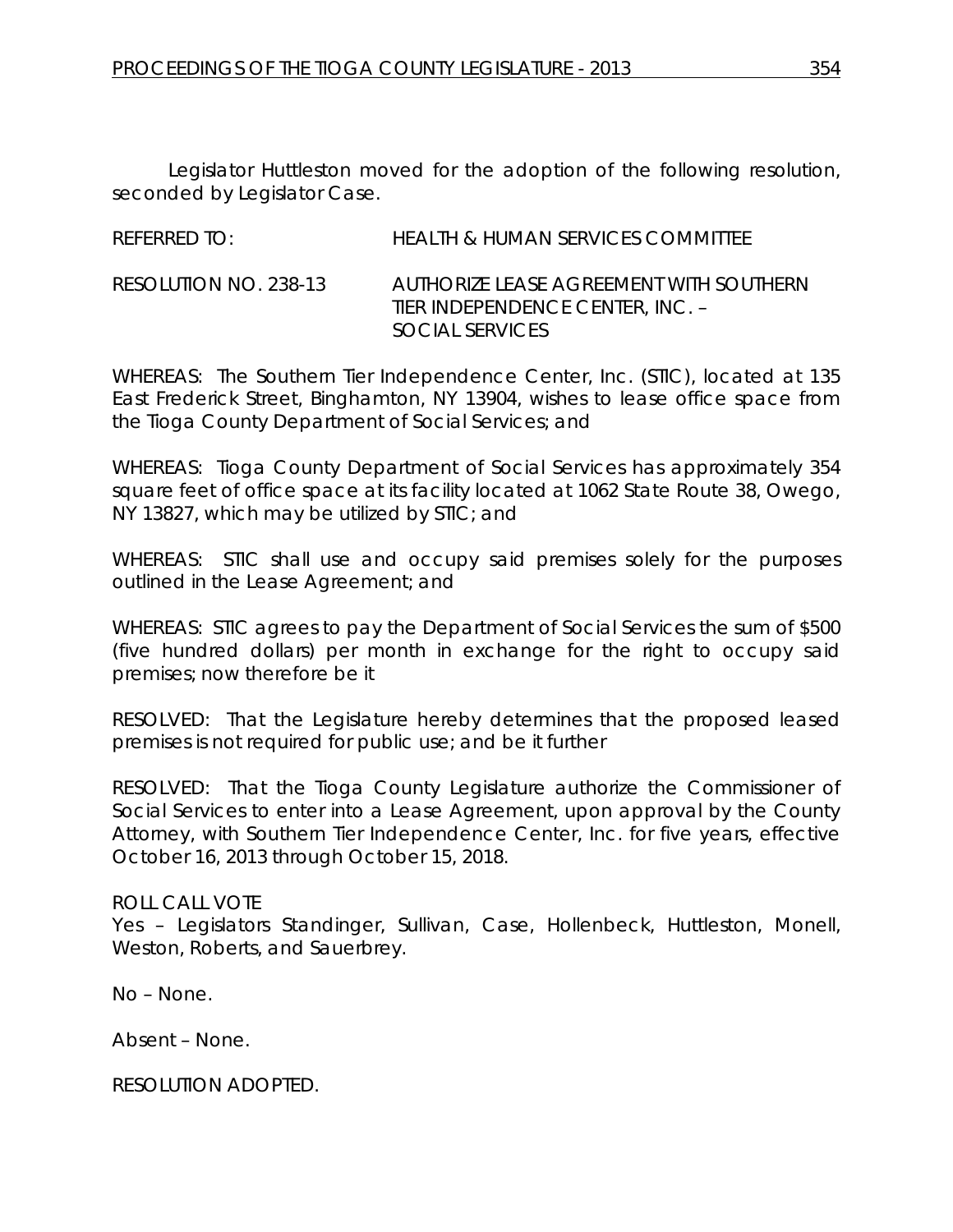Legislator Standinger moved for the adoption of the following resolution, seconded by Legislator Monell.

REFERRED TO: ADMINISTRATIVE SERVICES COMMITTEE

RESOLUTION NO. 239-13 *TRANSFER OF FUNDS REAL PROPERTY DIRECTOR CONFERENCE*

WHEREAS: The Real Property Tax Director will attend the Directors conference October 21 thru 23; and

WHEREAS: The cost to attend such conference is \$480; and

WHEREAS: The Real Property contractual account is insufficient to cover the total cost of the conference; therefore be it

RESOLVED: That the following sums be transferred:

|     | From: Assessments Account A1355.10-10 | \$80.00 |
|-----|---------------------------------------|---------|
| T∩∙ | Assessments Account A1355.40-731      | \$80.00 |

ROLL CALL VOTE

Yes - Legislators Standinger, Sullivan, Case, Hollenbeck, Huttleston, Monell, Weston, Roberts, and Sauerbrey.

No – None.

Absent – None.

#### RESOLUTION ADOPTED.

Legislator Huttleston moved for the adoption of the following resolution, seconded by Legislator Hollenbeck.

| REFERRED TO:          | HEALTH & HUMAN SERVICES<br>FINANCE COMMITTEE |
|-----------------------|----------------------------------------------|
| RESOLUTION NO. 240-13 | APPROPRIATION OF FUNDS<br>SOCIAL SERVICES    |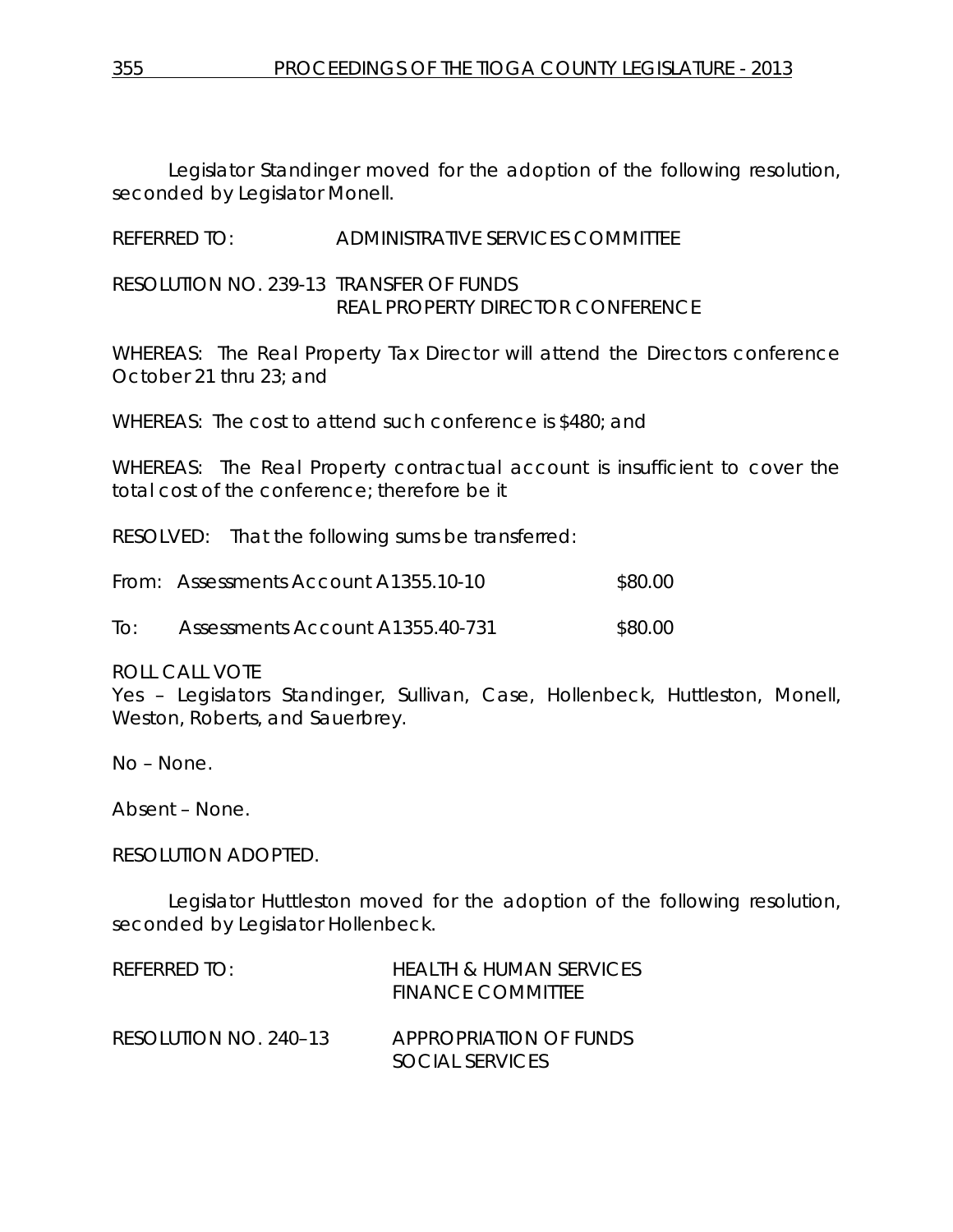WHEREAS: The County of Tioga has generated additional State Operating Assistance (STOA) funds granted by the New York State Department of Transportation; and

WHEREAS: Appropriation of funds requires legislative approval: therefore be it

RESOLVED: That funding be appropriated as follows:

| A 3090.10 State Aid-Bussing  | \$210,000 |
|------------------------------|-----------|
| A 5630.40-487 Bus Operations | \$210,000 |

ROLL CALL VOTE

Yes – Legislators Standinger, Sullivan, Case, Hollenbeck, Huttleston, Monell, Weston, Roberts, and Sauerbrey.

No – None.

Absent – None.

RESOLUTION ADOPTED.

Legislator Huttleston moved for the adoption of the following resolution, seconded by Legislator Hollenbeck.

REFERRED TO: HEALTH & HUMAN SERVICES

RESOLUTION NO. 241-13 *APPROVE PUBLIC TRANSPORTATION BUS ROUTE CHANGES SOCIAL SERVICES*

WHEREAS: A review of the current bus route schedule for Route 3 was done to deal with capacity issues related to increased ridership and the increased associated costs and

WHEREAS: Adjustment to the starting time of the second run can reduce cost with minimal impact on ridership; therefore be it

RESOLVED: That the Department of Social Services be authorized to adjust the starting time of run 2 on Route 3 from 7:50 am to 7:10 am with corresponding changes to the afternoon run effective November 1, 2013.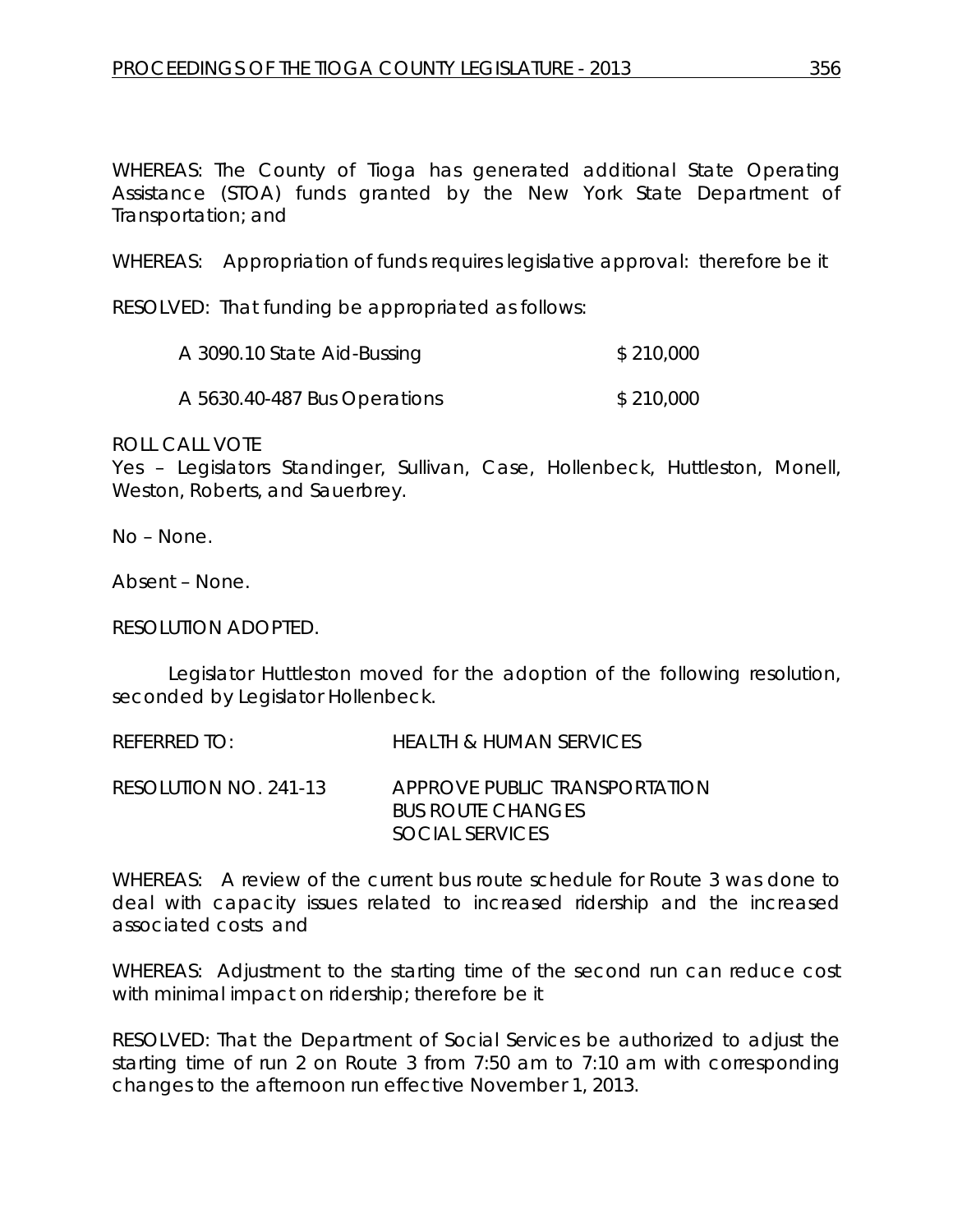Yes – Legislators Standinger, Sullivan, Case, Hollenbeck, Huttleston, Monell, Weston, Roberts, and Sauerbrey.

No – None.

Absent – None.

RESOLUTION ADOPTED.

Legislator Case moved for the adoption of the following resolution, seconded by Legislator Sullivan.

REFERRED TO: ED&P COMMITTEE

RESOLUTION NO. 242-13 *DESIGNATION OF TIOGA COUNTY LOCAL DEVELOPMENT CORPORATION, D.B.A. TIOGA COUNTY TOURISM, AS AUTHORIZED TOURISM PROMOTION AGENCY FOR 2014*

WHEREAS: The Tioga County Local Development Corporation, d.b.a. the Tioga County Tourism Office, is the not-for-profit corporation that develops and implements a tourism promotion and marketing program for the county; and

WHEREAS: The Tioga County Tourism Office coordinates with the state in its tourism grants program; and

WHEREAS: The New York State tourism grants program is designed to encourage tourism promotion throughout the regions of New York State; and

WHEREAS: The guidelines for this local assistance program require counties to appoint an official Tourism Promotion Agency (TPA), therefore be it

RESOLVED: That the Tioga County Tourism Office be and hereby is designated by the Tioga County Legislature as their Tourism Promotion Agency for the 2014 budget year and authorized to make application for and receive grants on behalf of the county pursuant to the New York State Tourism Promotion Act.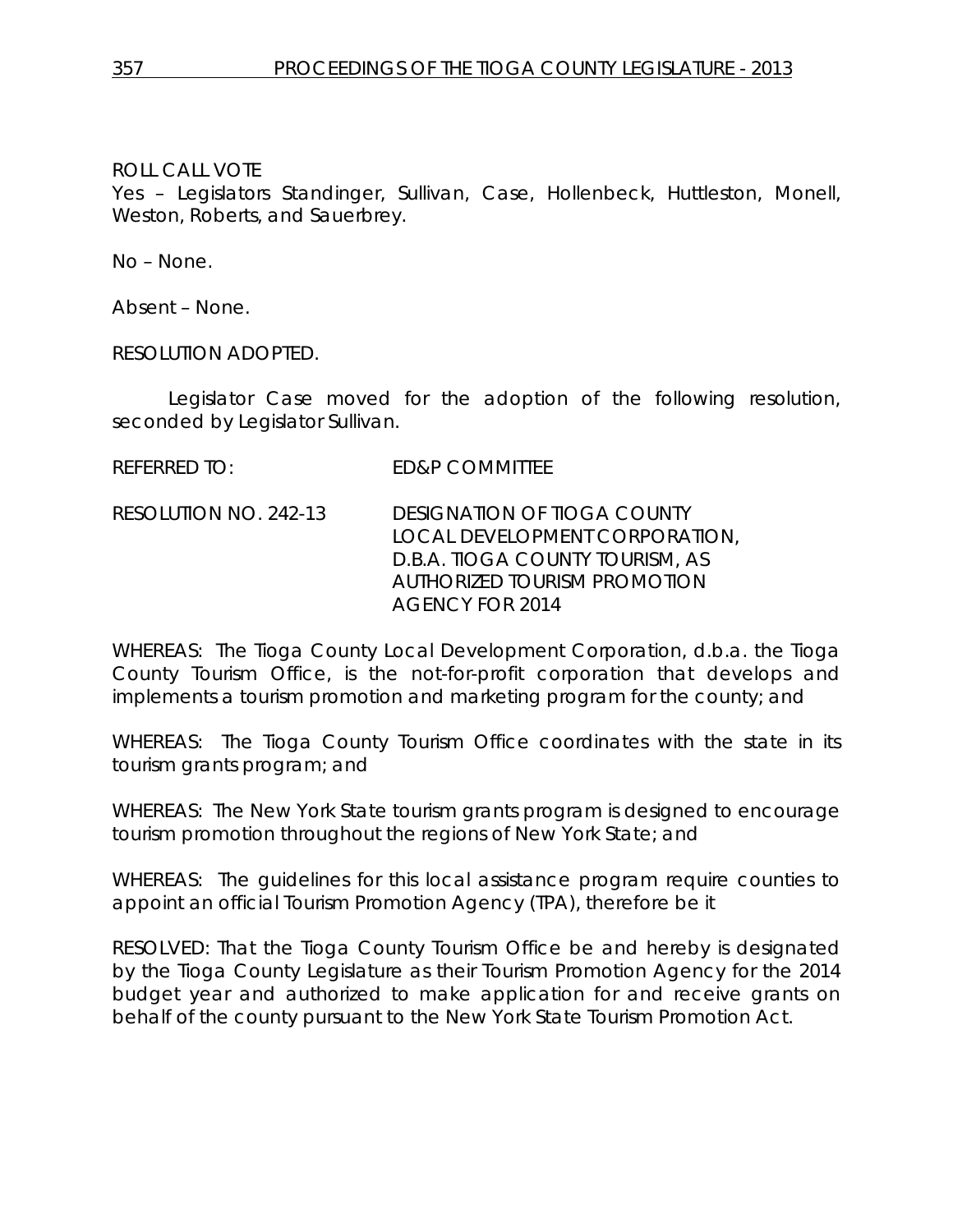Yes – Legislators Standinger, Sullivan, Case, Hollenbeck, Huttleston, Monell, Weston, Roberts, and Sauerbrey.

No – None.

Absent – None.

RESOLUTION ADOPTED.

Legislator Case moved for the adoption of the following resolution, seconded by Legislator Sauerbrey.

### REFERRED TO: ED&P COMMITTEE

### RESOLUTION NO. 243–13 *RESOLUTION IN SUPPORT OF PROPOSITION #1 TO AUTHORIZE CASINO GAMING*

WHEREAS: The New York State Legislature has passed 2013 legislation to create Proposition #1 to authorize casino gaming on the statewide ballot, Tuesday, November 5th, 2013; and

WHEREAS: The authorization to establish up to seven (7) full gaming licenses on Non-Native American Compact Zones will allow other portions of the State of New York share in economic benefits of casino gaming; and

WHEREAS: Full casino gaming will result in new revenues allowing for greater state aid to education, allowing for a greater offset of local school taxes; and

WHEREAS: New revenues will also be directly shared with all counties in the region of a full gaming licensed facility, allowing for a greater offset of local property taxes; and

WHEREAS: Full casino gaming will result in an estimated 1,000 direct and indirect upstate jobs; therefore be it

RESOLVED: That the Tioga County Legislature pass this resolution in support of Proposition #1 authorizing casino gaming on the statewide ballot, Tuesday, November 5th, 2013.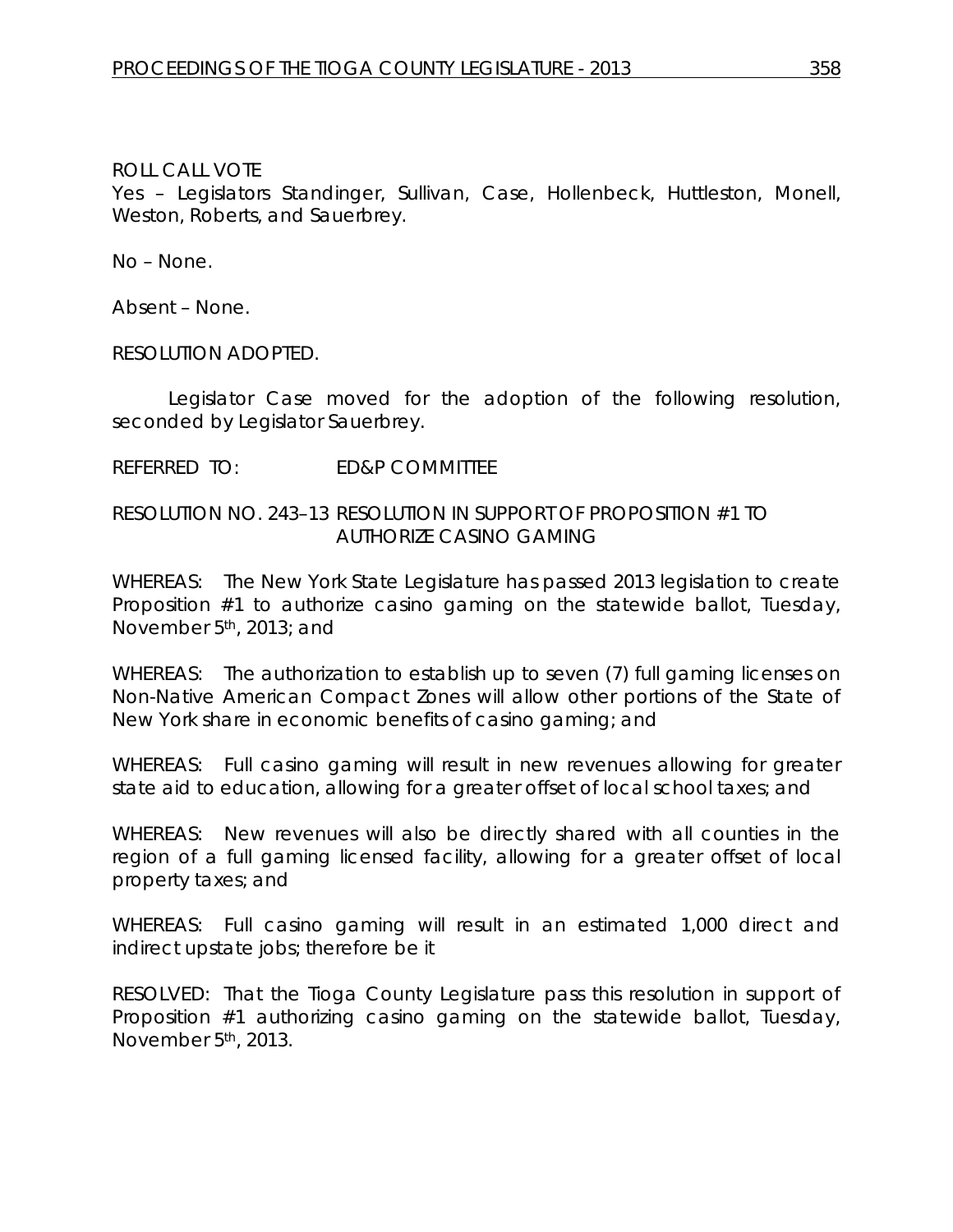Yes – Legislators Standinger, Sullivan, Case, Hollenbeck, Huttleston, Monell, Weston, Roberts, and Sauerbrey.

No – None.

Absent – None.

RESOLUTION ADOPTED.

Legislator Sauerbrey moved for the adoption of the following resolution, seconded by Legislator Standinger.

| REFERRED TO:          | PUBLIC SAFETY COMMITTEE                                                            |
|-----------------------|------------------------------------------------------------------------------------|
| RESOLUTION NO. 244-13 | AUTHORIZE THE SUBMISSION OF 2014<br>EMPG GRANT APPLICATION<br>EMERGENCY MANAGEMENT |

WHEREAS: The Office of Homeland Security and Emergency Services will be issuing a grant to the Tioga County Office of Emergency Management in the amount of \$23,676 for the year 2014. The grant will be used for planning and training; and

WHEREAS: The Tioga County Emergency Management Office has received funds through the Local Emergency Planning Grant (LEMPG) for several years. The LEMPG was replaced by the Emergency Management Planning Grant (EMPG); and

WHEREAS: Tioga County protocol is to seek permission prior to submitting said application which is due immediately; therefore be it

RESOLVED: That the Tioga County Emergency Management Office be given permission to apply for this grant.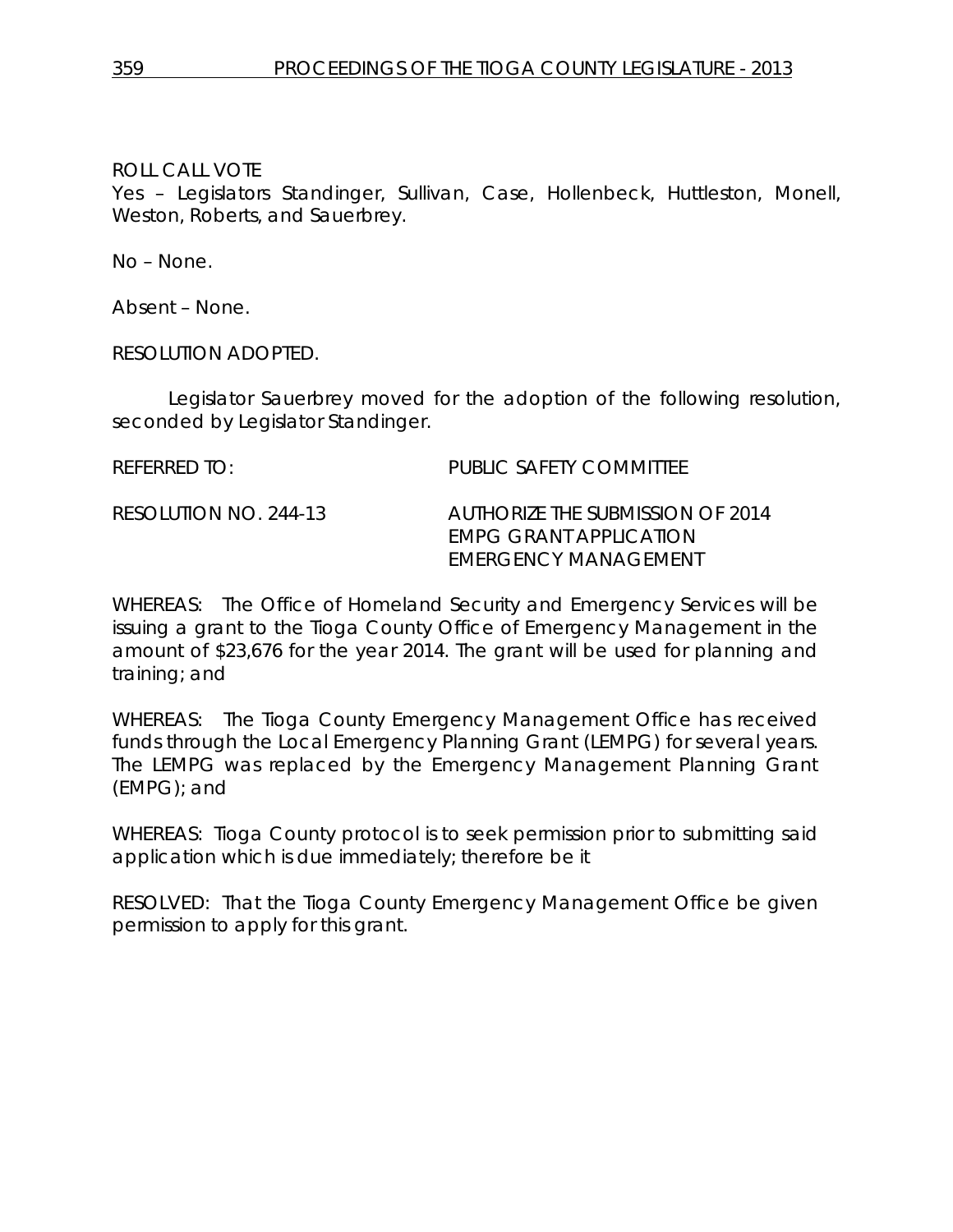Yes – Legislators Standinger, Sullivan, Case, Hollenbeck, Huttleston, Monell, Weston, Roberts, and Sauerbrey.

No – None.

Absent – None.

RESOLUTION ADOPTED.

Legislator Sullivan moved for the adoption of the following resolution, seconded by Legislator Standinger.

REFERRED TO: FINANCE/LEGAL

RESOLUTION NO. 245-13 *AUTHORIZATION TO EXECUTE CONTRACT WITH LEXIS NEXIS FOR SUBSCRIPTION TO LEXIS ADVANCE* 

WHEREAS: it appears that many County Departments can benefit from access to an on line research tool; and

WHEREAS: Lexis Nexis has proposed a County wide subscription that will provide access to Lexis Advance for a three year period at a monthly cost not to exceed \$1,060.90 per month; now therefore be it

RESOLVED: That the Chair of the Legislature is authorized to execute a three year contract with Lexis Nexis for a subscription to Lexis Advance at a cost not to exceed \$1,060.90 per month.

ROLL CALL VOTE Yes - Legislators Standinger, Sullivan, Case, Hollenbeck, Huttleston, Monell, Weston, Roberts, and Sauerbrey.

No – None.

Absent – None.

RESOLUTION ADOPTED.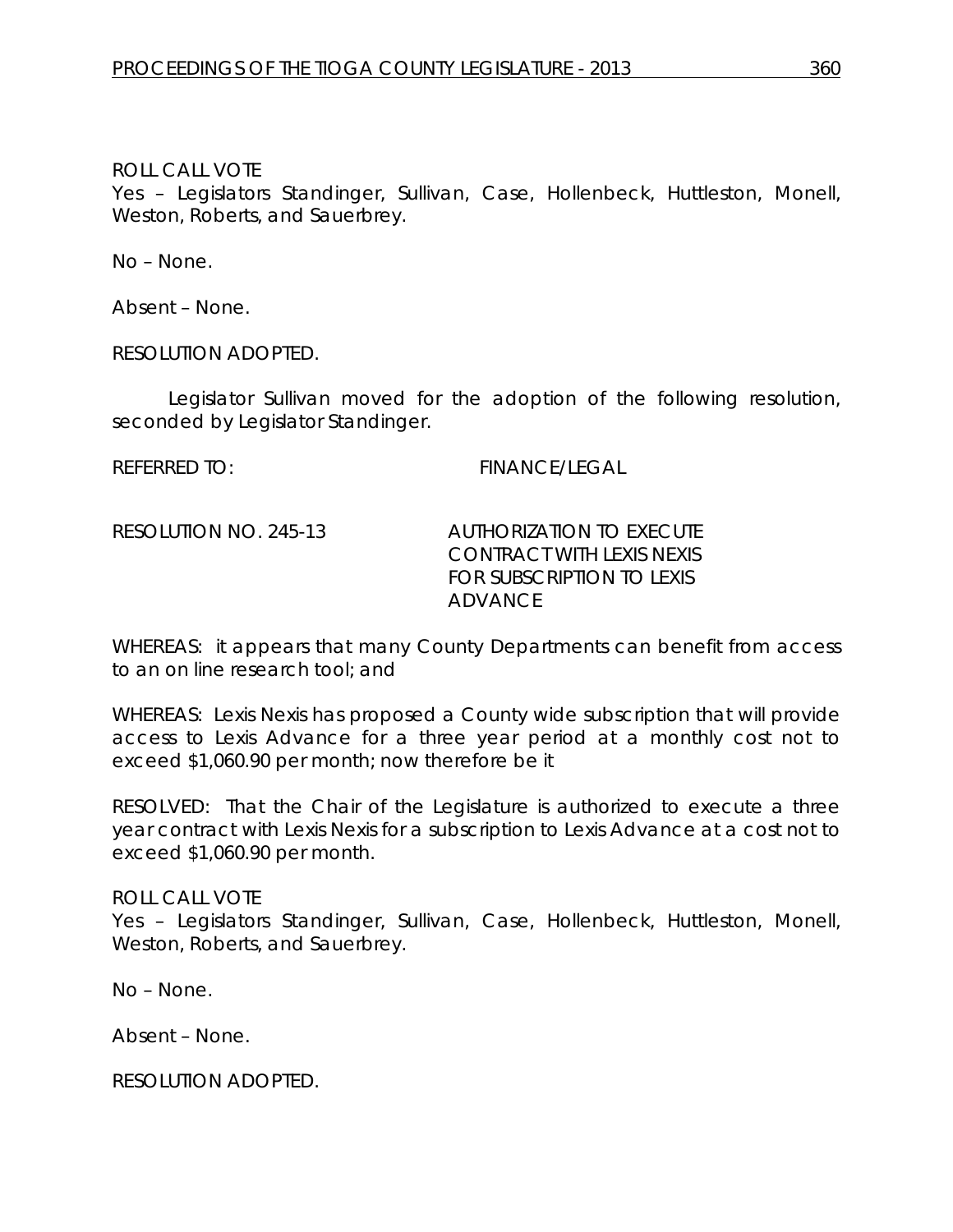Legislator Sullivan moved for the adoption of the following resolution, seconded by Legislator Standinger.

REFERRED TO: PERSONNEL COMMITTEE

RESOLUTION NO. 246-13 *AMEND COUNTY POLICY 3: ORIENTATION, EXIT INTERVIEWS, RECRUITMENT, RETIREMENT*

WHEREAS: County Policy 3, Section IV Retirement addresses eligibility for health insurance upon retirement and retiree contributions toward the premiums; and

WHEREAS: There has been some confusion as to which sections apply to Legislators; therefore be it

RESOLVED: That the following revisions be made to County Policy 3, section IV Retirement for clarification purposes only:

A. Change to read: As to all employees hired on or before December 31, 1992 and as to Legislators taking office prior to 1993, the Policy shall be as follows:

A.1. Change to read: Upon retirement, if covered under Tioga County health insurance for a period of not less than five (5) consecutive years, such coverage shall continue.

B. Change to read: As to all employees and Legislators hired on or after January 1, 1993 and elected officials taking office on or after January 1, 1992, the Policy shall be as follows:

B.1. Change to read: Any full-time employee, elected official or Legislator not less than fifty-five (55) years of age who retires from Tioga County shall be entitled to a health insurance benefit upon the following conditions:

B.1.e. Change to read: For all part-time employees and Legislators each full year of County service shall count as ½ year for purposes of determining retirement health benefits.

B.1.f. Change to read: In the event an employee, Legislator or elected official is required to retire under medical disability prior to obtaining the age of fifty-five (55), the Legislature may, at its option, waive the age requirement.

C.2. Change to read: If employed by Tioga County for fifteen

(15) consecutive years prior to retirement, Tioga County shall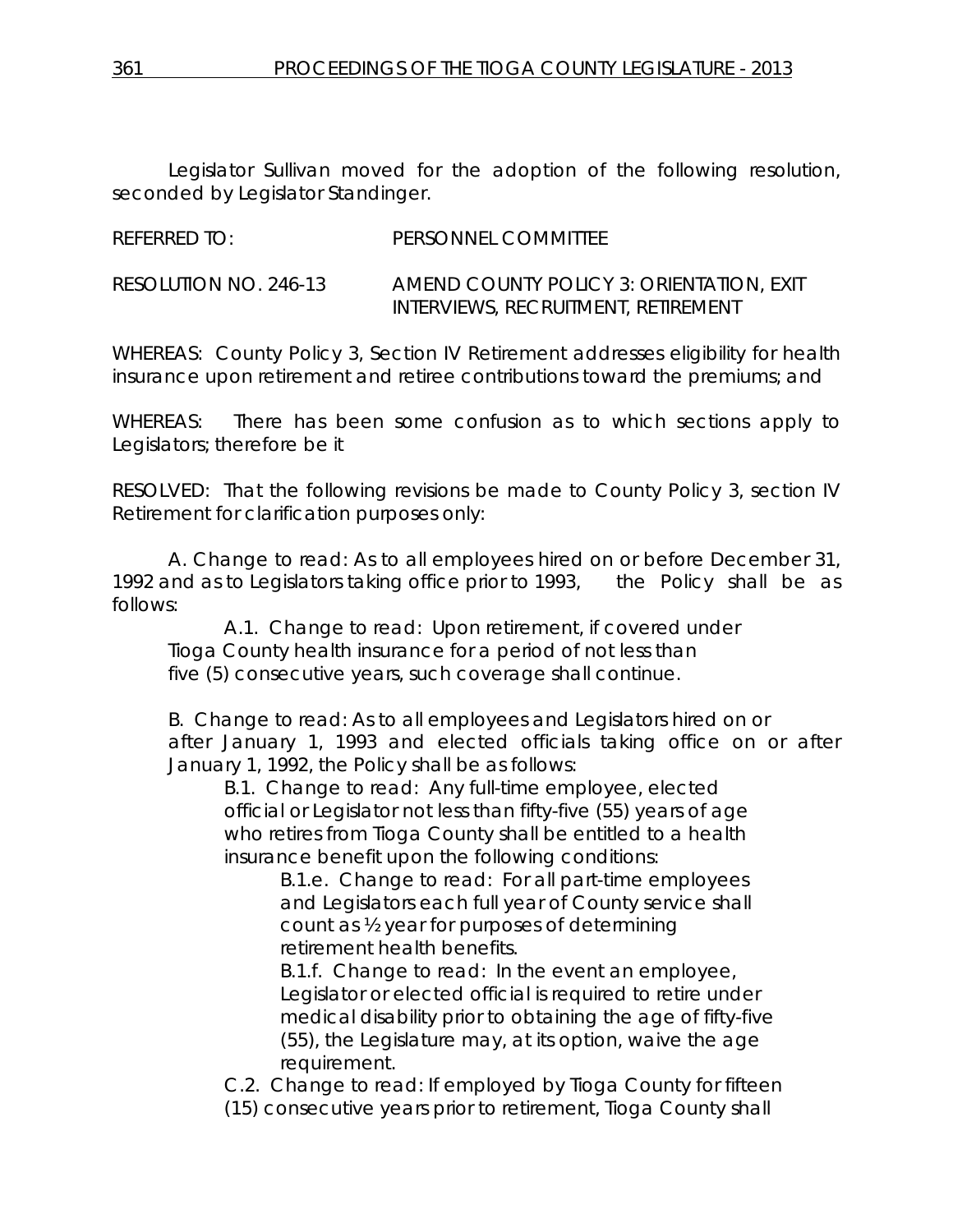continue to pay, during the life of the retired employee, Legislator or elected official, a percentage of the full monthly premium for individual or family health insurance as listed in the following chart, and the retired employee, Legislator or elected official will pay either the percentage of the full monthly premium as listed on the chart or their annualized payroll contribution at time of retirement (to be paid on a monthly basis), whichever is greater:

> Heading of column 3 change to read: % paid by Retiree.

C.4. Change to read: For all part-time employees and Legislators, each calendar year of Tioga County service shall count as ½ year for purposes of determining retirement health insurance benefits.

and be it further

RESOLVED: That the remainder of County Policy 3 shall remain in full force and effect.

#### ROLL CALL VOTE

Yes – Legislators Standinger, Sullivan, Case, Hollenbeck, Huttleston, Monell, Weston, Roberts, and Sauerbrey.

No – None.

Absent – None.

RESOLUTION ADOPTED.

Legislator Sullivan moved for the adoption of the following resolution, seconded by Legislator Standinger.

REFERRED TO: LEGISLATIVE WORKSESSION RESOLUTION NO. 247–13 *AMEND POLICY 16 COUNTY HOURS*

WHEREAS: Policy 16 states the hours that County Offices shall be open; and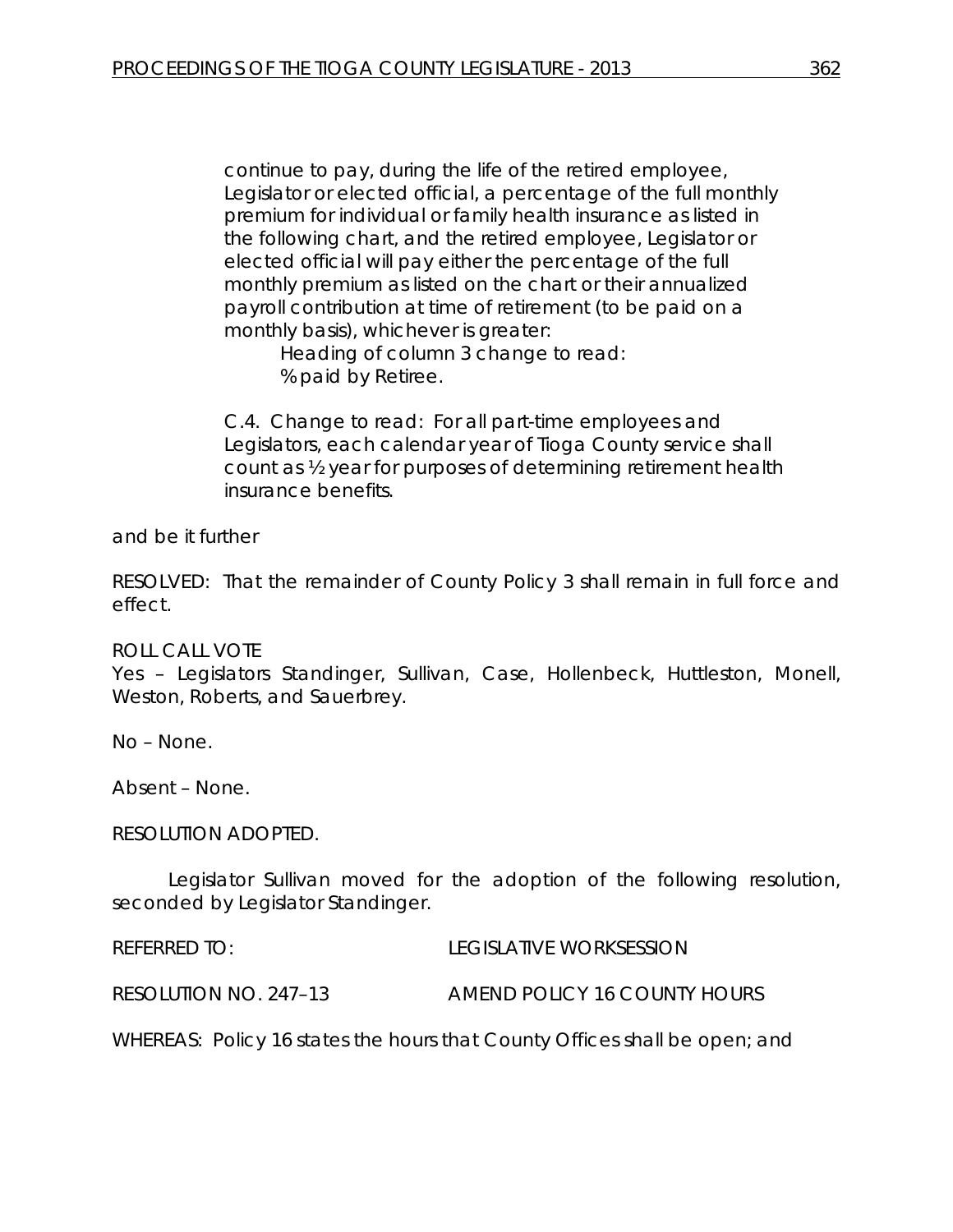WHEREAS: The County Offices located at Court Street are now accessed through the Court Annex and security for the Court House is from 9:15 a.m. until 4:45 p.m. on a daily basis; therefore be it

RESOLVED: That Policy 16 County Hours shall amend the first sentence to now read:

"County offices are open from 9 a.m. to 5 p.m. with the exception of the County Offices located at Court Street whose entrance hours to the public are 9:15 a.m. to 4:45 p.m."

And be it further

RESOLVED: That the remainder of Policy 16 County Hours shall remain in full force and effect.

ROLL CALL VOTE Yes – Legislators Standinger, Sullivan, Case, Hollenbeck, Monell, Weston, Roberts, and Sauerbrey.

No – Legislator Huttleston.

Absent – None.

RESOLUTION ADOPTED.

Legislator Sullivan moved for the adoption of the following resolution, seconded by Legislator Standinger.

| REFERRED TO:          | PERSONNEL COMMITTEE                                  |
|-----------------------|------------------------------------------------------|
| RESOLUTION NO. 248-13 | AMEND COUNTY POLICY 44: NON-UNION<br><b>BENFFITS</b> |

WHEREAS: County Policy 44 outlines the contributions toward health insurance that Non-Union employees are required to make; and

WHEREAS: The 2014 contributions need to be reflected; and

WHEREAS: The Legislature has accepted the Non-Union Salary Committee's recommendation to increase contributions for those full-time employees hired prior to 2009; and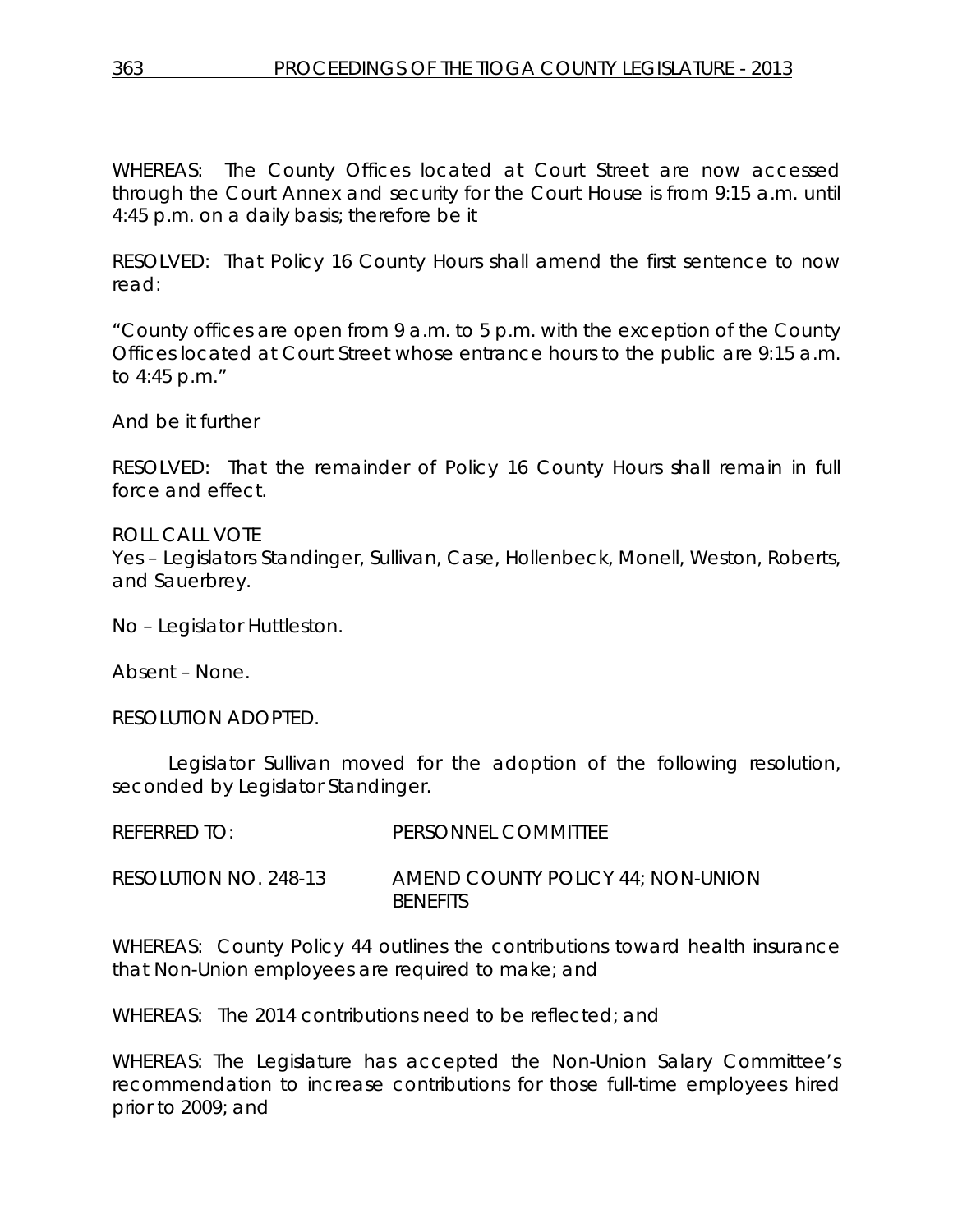WHEREAS: The Legislature has also decided to increase Legislator's contributions, in keeping with the future goal to have all employees eligible to carry insurance contribute at least 15% of premiums; therefore be it

RESOLVED: That paragraphs 2 and 3 under Section I: Wages, have the date of September 1 changed to August 1 to better coincide with the evaluation timeline; and be it further

RESOLVED: That Section 5 be amended to delete the 2012 contribution column; and be it further

RESOLVED: That County Policy 44, Section 5 be amended effective January 1, 2014 to have the following column added to the contributions chart:

2014:

Legislators 8½% of premium Hired Prior to 1/1/09 12½% of premium Hired on or after 1/1/09 15% of premium Part-time Attorney 20% of premium

ROLL CALL VOTE

Yes – Legislators Standinger, Sullivan, Case, Hollenbeck, Huttleston, Monell, Weston, Roberts, and Sauerbrey.

No – None.

Absent – None.

RESOLUTION ADOPTED.

Legislator Sullivan moved for the adoption of the following resolution, seconded by Legislator Hollenbeck.

REFERRED TO: PERSONNEL COMMITTEE

RESOLUTION NO. 249-13 *ADOPT COUNTY POLICY 58: SOCIAL MEDIA USE*

WHEREAS: Today's technology has prompted the use of social media as a means of communicating information; and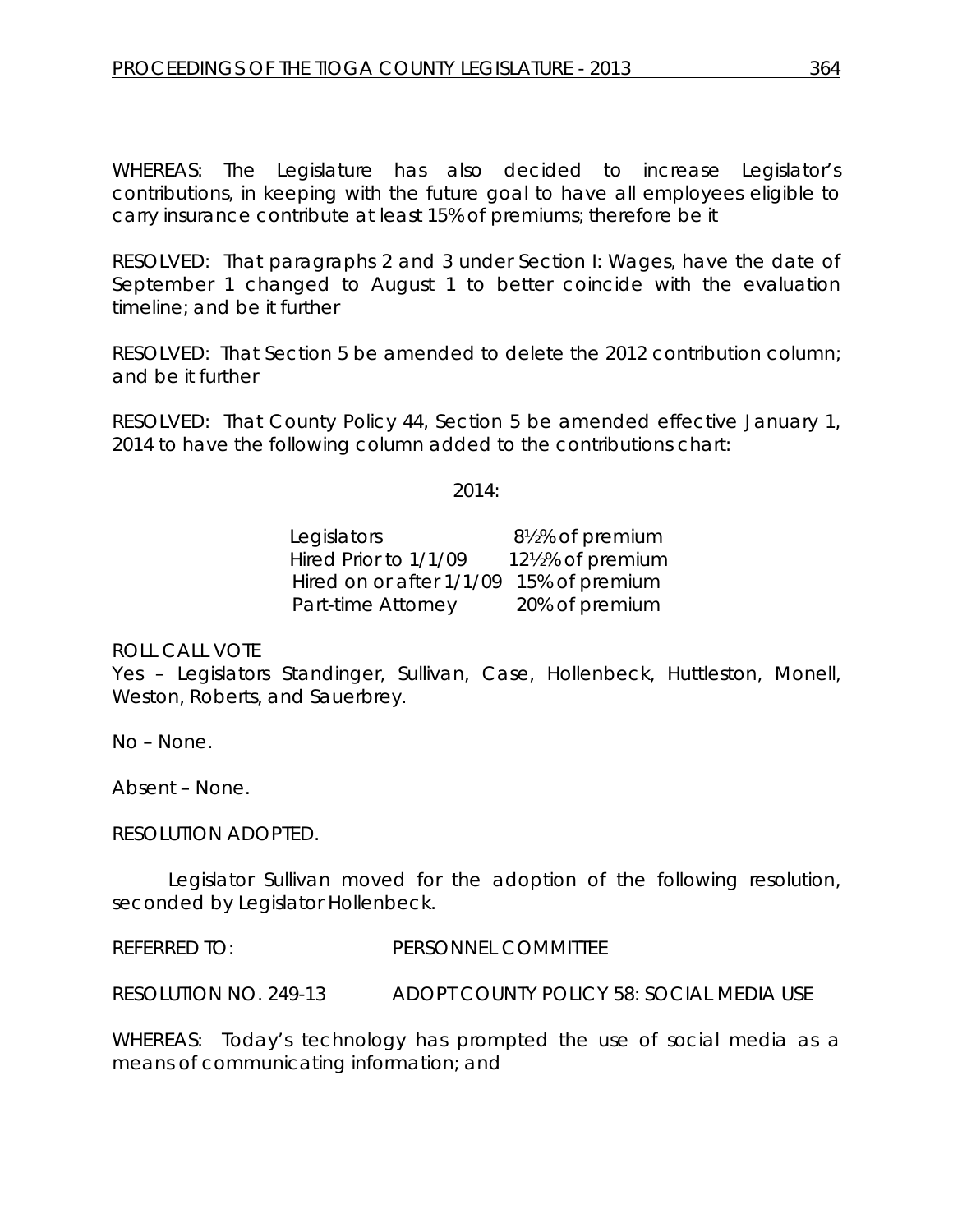WHEREAS: Tioga County expects some Departments may wish to utilize social media to disseminate information to our community, both routine information and emergency information; and

WHEREAS: Establishing a Policy which provides protocols on the use of social media, for both business and personal purposes, is recommended; therefore be it

RESOLVED: That County Policy 58: Social Media Use is hereby adopted effective immediately.

ROLL CALL VOTE

Yes – Legislators Standinger, Sullivan, Case, Hollenbeck, Huttleston, Monell, Weston, Roberts, and Sauerbrey.

No – None.

Absent – None.

RESOLUTION ADOPTED.

Legislator Monell moved for the adoption of the following resolution, seconded by Legislator Hollenbeck.

REFERRED TO: PERSONNEL COMMITTEE

RESOLUTION NO. 250-13 *CONTRACT WITH EXCELLUS BLUE CROSS/BLUE SHIELD TO ADMINISTER HEALTH INSURANCE BENEFITS*

WHEREAS: Tioga County uses the service of Excellus Blue Cross Blue Shield of Central New York to administer health insurance benefits for Tioga County including a Medicare Blue PPO plan; and

WHEREAS: Excellus Blue Cross Blue Shield of Central New York will need to administer the run-out claims for the members of the Tioga County Consolidated Municipal Health Insurance Program (TCCMHIP); and

WHEREAS: Excellus Blue Cross Blue Shield of Central New York has submitted a new contract to administer fully insured benefits for Tioga County employees for the period of January 1, 2014 through December 31, 2014; and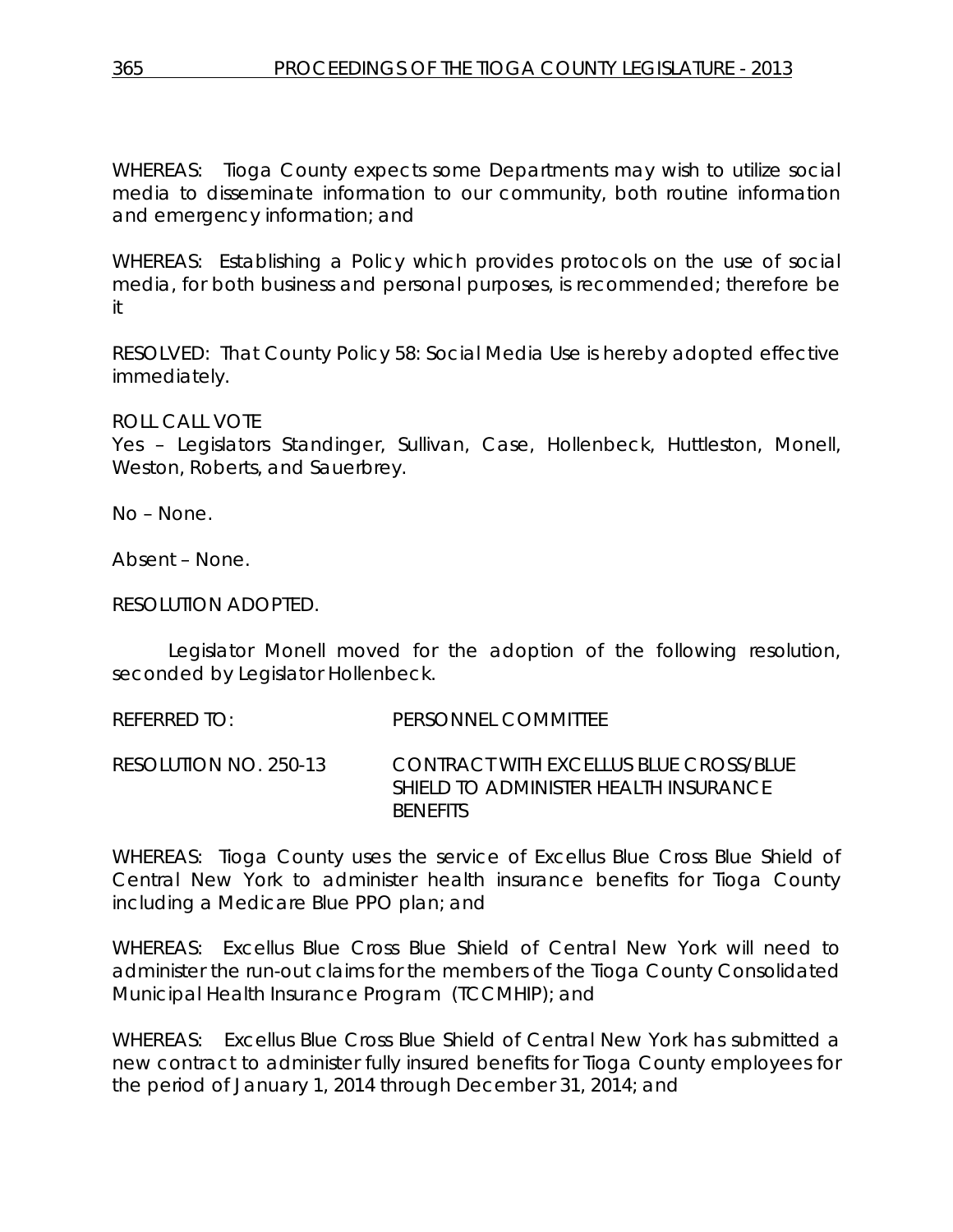WHEREAS: These are contractual benefits for Tioga County union employees; therefore be it

RESOLVED: That the Tioga County Legislature authorizes the Chair of the Legislature to enter into a contract with Excellus Blue Cross Blue Shield of Central New York, subject to review by the County Attorney, to administer health insurance benefits for Tioga County and to administer the run-out claims for the TCCMHIP for the period January 1, 2014 through December 31, 2014.

#### ROLL CALL VOTE

Yes – Legislators Standinger, Sullivan, Case, Hollenbeck, Huttleston, Monell, Weston, Roberts, and Sauerbrey.

No – None.

Absent – None.

RESOLUTION ADOPTED.

Legislator Monell moved for the adoption of the following resolution, seconded by Legislator Hollenbeck.

REFERRED TO: PERSONNEL COMMITTEE

RESOLUTION NO. 251-13 *CONTRACT WITH EBS-RMSCO, INC. TO ADMINISTER FLEXIBLE SPENDING AND HEALTH REIMBURSEMENT ACCOUNT PROGRAMS*

WHEREAS: Tioga County currently uses the services of EBS-RMSCO, Inc. to administer Tioga County's flexible-spending and health reimbursement account programs; and

WHEREAS: EBS-RMSCO, Inc. has submitted a new contract to continue administering said programs and conduct all required compliance testing services; and

WHEREAS: The administration cost will be \$4.45 per participant per month for any employees enrolled in the flexible spending and \$4.45 per participant per month for any employees enrolled in the health reimbursement account; and

WHEREAS: The Flexible-Spending program is a negotiated benefit for all Tioga County unionized employees; and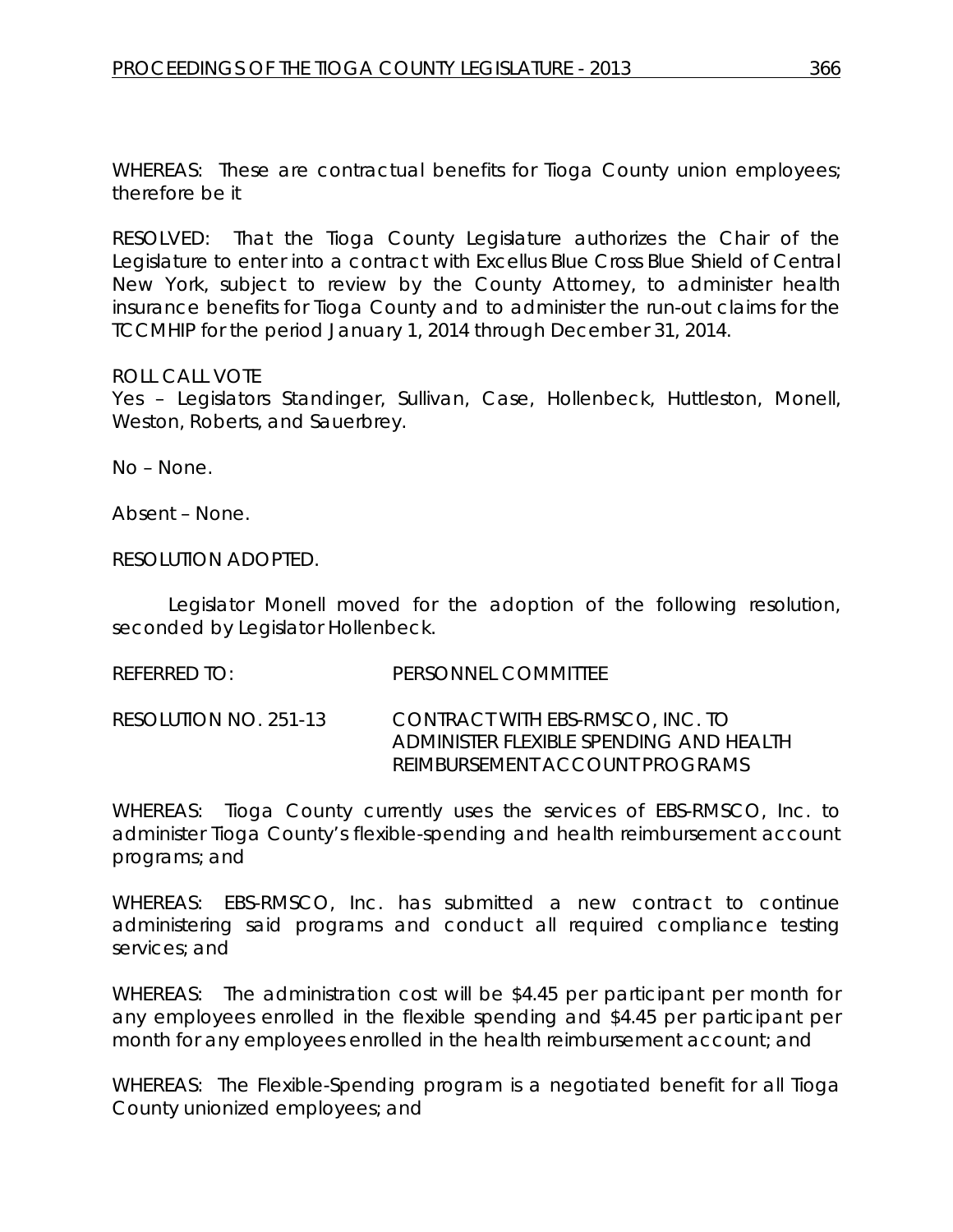WHEREAS: The Health Reimbursement Account is a negotiated benefit for CSEA union employees; and

WHEREAS: Both the employees and the County can save tax dollars on money channeled through the flexible spending program; therefore be it

RESOLVED: That the Tioga County Legislature authorizes the Chair of the Legislature to enter into a contract with EBS-RMSCO, Inc., subject to review by the County Attorney, for the services stated above for the period of January 1, 2014 through December 31, 2014; and be it further

RESOLVED: That Tioga County will continue with the flexible spending card for the period of January 1, 2014 through December 31, 2014; and be it further

RESOLVED: That in compliance with Federal Health Care Reform the maximum annual pledge for the medical flexible spending portion is now \$2,500 for the period of January 1, 2014 through December 31, 2014.

### ROLL CALL VOTE

Yes – Legislators Standinger, Sullivan, Case, Hollenbeck, Huttleston, Monell, Weston, Roberts, and Sauerbrey.

No – None.

Absent – None.

RESOLUTION ADOPTED.

Legislator Standinger moved for the adoption of the following resolution, seconded by Legislator Sullivan.

| $R$ FFFRRFD TO:       | LEGISLATIVE WORKSESSION<br>PERSONNEL COMMITTEE                                                 |
|-----------------------|------------------------------------------------------------------------------------------------|
| RESOLUTION NO. 252-13 | STANDARD WORK DAY AND<br><b>REPORTING RESOLUTION</b><br>REAL PROPERTY<br><b>COUNTY OFFICES</b> |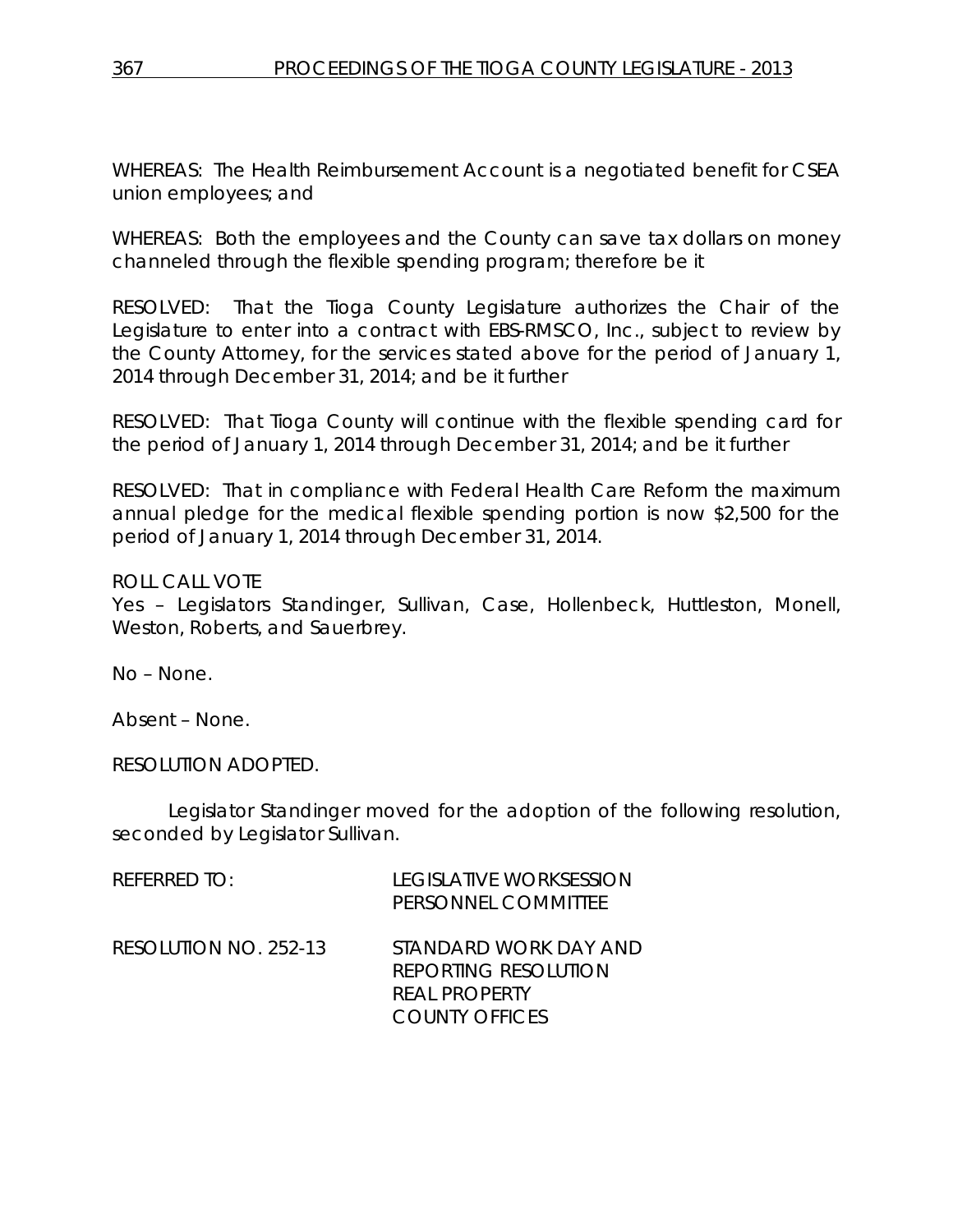WHEREAS: The New York State Retirement System created new reporting regulations in 2009 that require establishment of terms and work hours for elected and appointed officials and a resolution stating such at the onset of each term; therefore be it

RESOLVED: That the County of Tioga hereby establishes the following as standard work days for elected and appointed officials, and will report the following days worked to the New York State and Local Employees' Retirement System based on the record of activities maintained and submitted by the following officials to the Clerk of this body;

| Title                        | Name         | Standard<br>Work Day<br>(Hrs/day) | Term<br>Begins/Ends | <b>Participates</b><br>in<br>Employer's<br>Time<br>Keeping<br>System<br>(Y/N) | Days/Month<br>(based on<br>Record of<br>Activities) |
|------------------------------|--------------|-----------------------------------|---------------------|-------------------------------------------------------------------------------|-----------------------------------------------------|
| <b>Appointed Officials</b>   |              |                                   |                     |                                                                               |                                                     |
| Director of Real             |              |                                   | $10/1/13$ -         |                                                                               |                                                     |
| <b>Property Tax Services</b> | Terie Huseby |                                   | 9/30/19             | $\checkmark$                                                                  | N/A                                                 |

#### ROLL CALL VOTE

Yes - Legislators Standinger, Sullivan, Case, Hollenbeck, Huttleston, Monell, Weston, Roberts, and Sauerbrey.

No – None.

Absent – None.

#### RESOLUTION ADOPTED.

Legislator Hollenbeck moved for the adoption of the following resolution, seconded by Legislator Monell.

| REFERRED TO:          | PERSONNEL COMMITTEE<br>INFORMATION TECHNOLOGY COMMITTEE                      |
|-----------------------|------------------------------------------------------------------------------|
| RESOLUTION NO. 253-13 | ABOLISH ONE (1) FULL-TIME SENIOR COMPUTER<br>MAINTENANCE TECHNICIAN POSITION |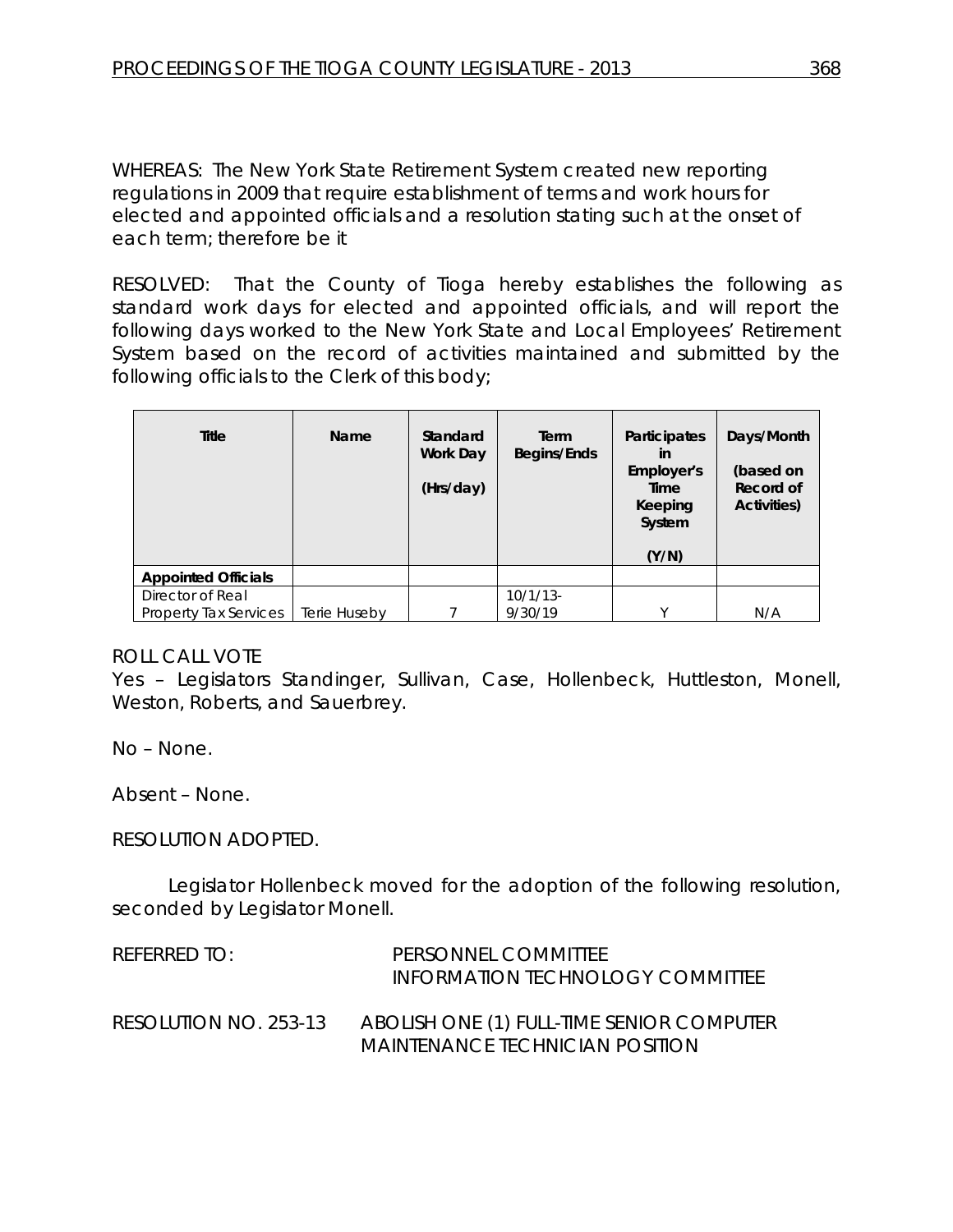WHEREAS: Legislative approval is required to abolish and create any new position within a Tioga County Department; and

WHEREAS: The Acting Director of ITCS has reviewed the staffing level within the Information Technology and Communication Systems Department in comparison to the workload and recommends the elimination of one (1) position on the basis there is a lack of work; therefore be it

RESOLVED: That the Tioga County Legislature approves the abolishment of one (1) full-time Senior Computer Maintenance Technician position effective as of the close of business on November 1, 2013.

ROLL CALL VOTE

Yes – Legislators Standinger, Sullivan, Case, Hollenbeck, Huttleston, Monell, Weston, Roberts, and Sauerbrey.

No – None.

Absent – None.

#### RESOLUTION ADOPTED.

Legislator Huttleston moved for the adoption of the following resolution, seconded by Legislator Hollenbeck.

| REFERRED TO:          | HEALTH & HUMAN SERVICES COMMITTEE<br>PERSONNEL COMMITTEE         |
|-----------------------|------------------------------------------------------------------|
| RESOLUTION NO. 254-13 | AUTHORIZE APPOINTMENT: PUBLIC HEALTH<br>DIRECTOR (PUBLIC HEALTH) |

WHEREAS: The Public Health Director position became vacant on June 22, 2013 as a result of the retirement of Hans Peeters; and

WHEREAS: A search committee comprised of Board of Health members and County representatives has selected a candidate and the Board of Health has approved appointment of the candidate; therefore be it

RESOLVED: That the appointment of James Rich as Public Health Director by the Board of Health is hereby confirmed, with an annual salary of \$68,000 authorized; and be it further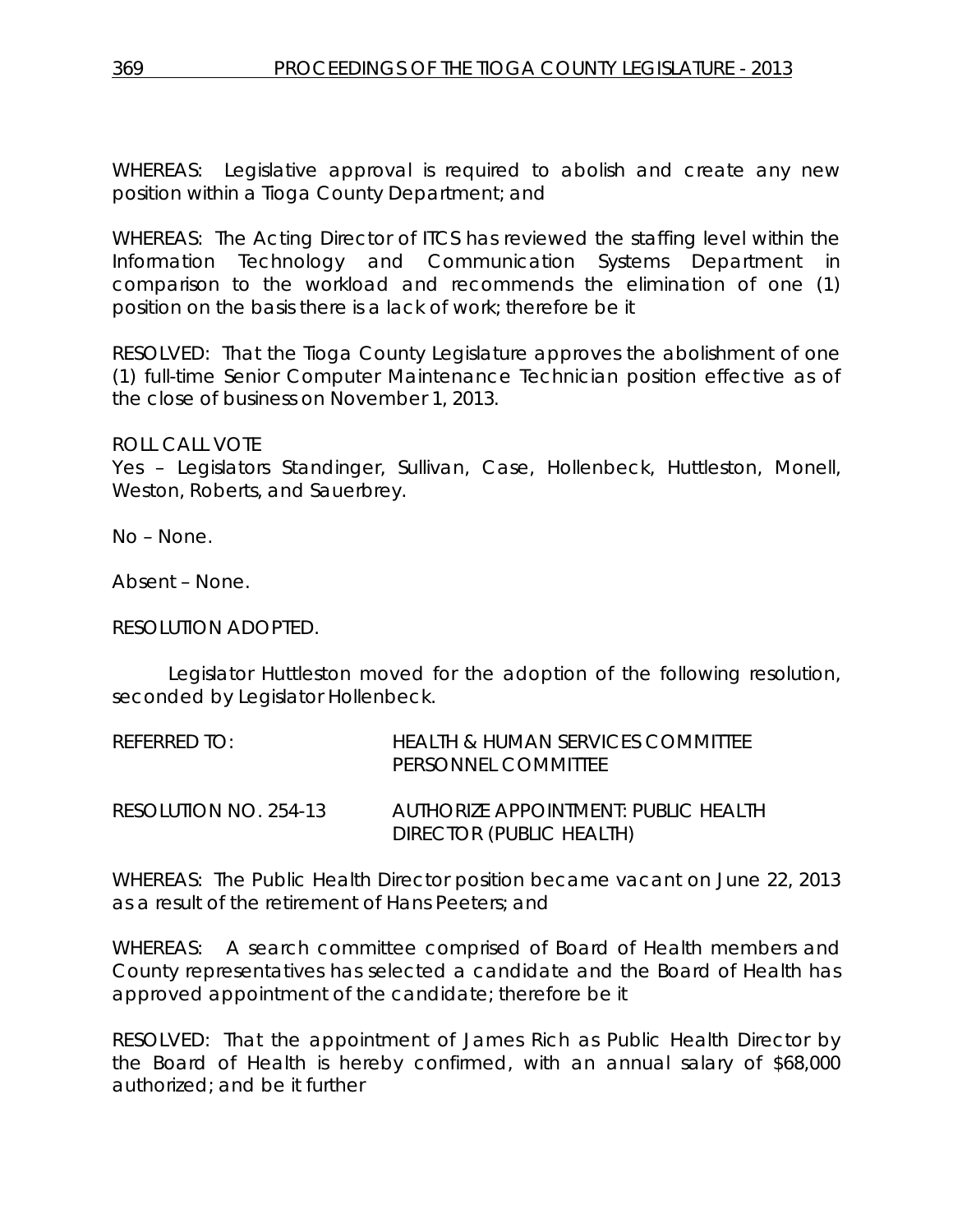RESOLVED: That Mr. Rich's appointment is effective November 12, 2013 for the balance of the current term, which runs through January 10, 2017; and be it further

RESOLVED: That Mr. Rich's appointment is subject to approval by the NYS Health Department.

ROLL CALL VOTE

Yes - Legislators Standinger, Sullivan, Case, Hollenbeck, Huttleston, Monell, Weston, Roberts, and Sauerbrey.

No – None.

Absent – None.

RESOLUTION ADOPTED.

Legislator Huttleston moved for the adoption of the following resolution, seconded by Legislator Hollenbeck.

| REFERRED TO:          | HEALTH & HUMAN SERVICES<br>PERSONNEL COMMITTEE                 |
|-----------------------|----------------------------------------------------------------|
| RESOLUTION NO. 255–13 | REQUEST WAIVER OF 90-DAY HOLD<br>DEPARTMENT OF SOCIAL SERVICES |

WHEREAS: Resolution 275-12 extended the 90-day hiring delay through December 31, 2013; and

WHEREAS: Effective October 7, 2013, Suzanne Conmy was promoted to Senior Caseworker in the Children's Services Division leaving a Caseworker vacancy,

WHEREAS: Said vacancy impacts the Foster Care Unit in the Children's Services Division, creating caseload sizes of 20 or more children; and

WHEREAS: New York State Office of Children & Family Services recommended caseload size for Foster Care Caseworkers is 12 to 15 children; and

WHEREAS: There is another anticipated leave in the Foster Care Unit in early January, 2014; and